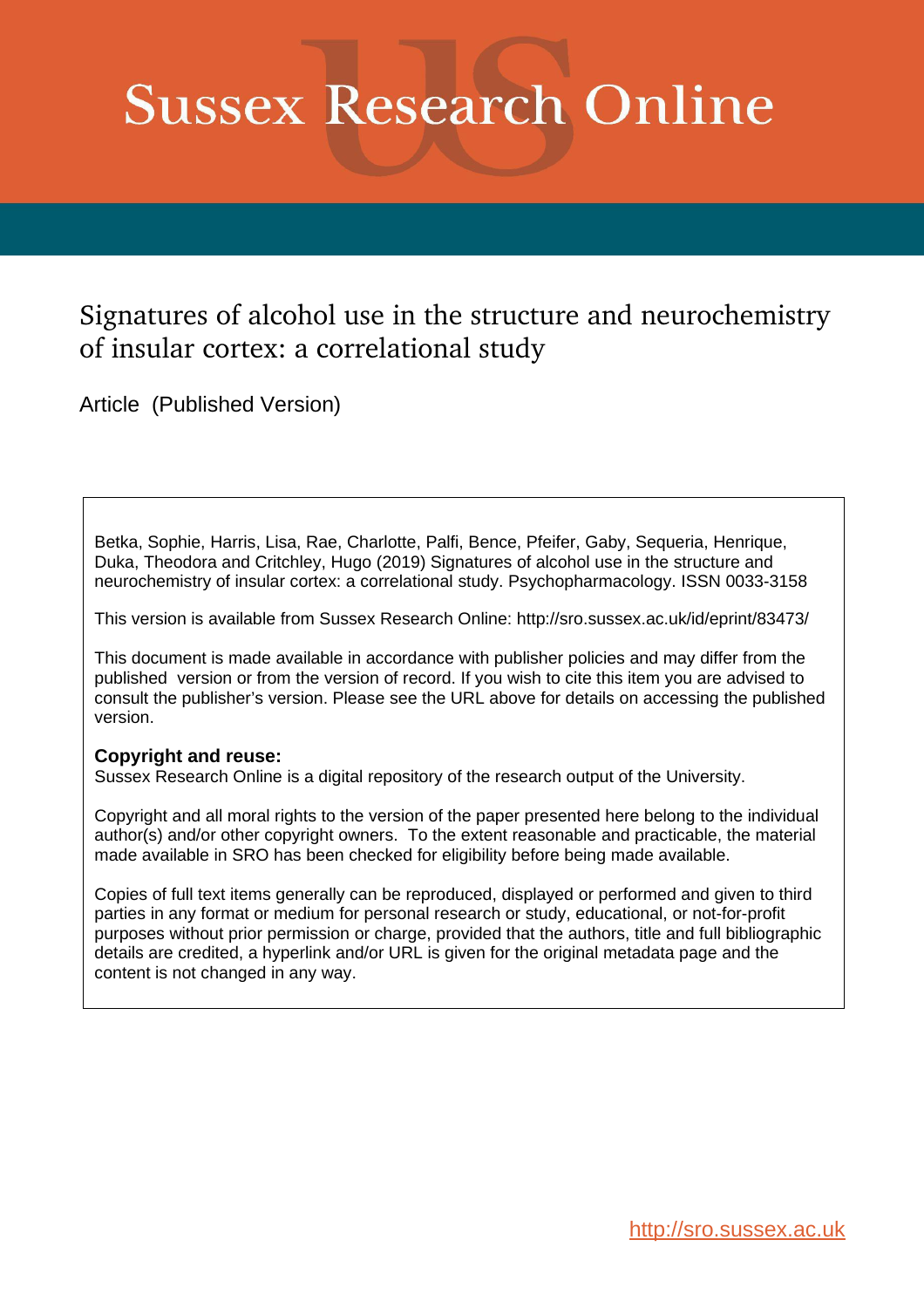#### ORIGINAL INVESTIGATION



# Signatures of alcohol use in the structure and neurochemistry of insular cortex: a correlational study

Sophie Betka<sup>1,2,3</sup>  $\cdot$  Lisa Harris<sup>4</sup>  $\cdot$  Charlotte Rae<sup>1,5</sup>  $\cdot$  Bence Palfi<sup>5,6</sup>  $\cdot$  Gaby Pfeifer<sup>1</sup>  $\cdot$  Henrique Sequeira<sup>3</sup>  $\cdot$ Theodora Duka<sup>2,7</sup>  $\cdot$  Hugo Critchley<sup>1,5</sup>

Received: 25 July 2018 /Accepted: 18 March 2019 C The Author(s) 2019

#### Abstract

Rationale Insular cortex supports the representation of motivational feelings through the integration of interoceptive information concerning bodily physiology. Compromised insular integrity is implicated in alcohol and drug use disorders. Alcohol-associated insular dysfunction may arise through aberrant glutamatergic neurotransmission associated with selective neuronal death and atrophy.

Objective In a sample of alcohol users, we combined magnetic resonance spectroscopy (MRS) with voxel and surface-based morphometry (VBM, SBM) to test the hypothesis that the neurochemical and structural properties of the insula relate to alcohol use.

Methods Twenty-three healthy individuals were characterized by measures of alcohol use and subjective craving. Right midinsula glutamate/glutamine (Glx) and total N-acetylaspartate/N-acetyl-aspartylglutamate (TNAA) concentrations were measured using MRS. Right insular structure was quantified using VBM and SBM parameters. We tested for predictive associations between these neuroimaging and behavioral/psychometric measures using Bayesian statistics.

Results Reduced insular Glx concentration was associated with increased alcohol compulsions and, to a lesser extent, with greater alcohol use severity. Anecdotal evidence for a negative relationship between alcohol use severity and levels of insular gyrification was also observed.

Conclusions This study is, to date, the first characterization of the neurochemical and morphological integrity of insular cortex in alcohol users. Our data seem to reveal a negative relationship between alcohol use and the neurochemical and structural integrity of the insula, a critical substrate for motivational behavior. These neurobiological characteristics might contribute to loss of control toward compulsive drinking with prolonged and excessive alcohol use.

Electronic supplementary material The online version of this article (<https://doi.org/10.1007/s00213-019-05228-w>) contains supplementary material, which is available to authorized users.

 $\boxtimes$  Sophie Betka [sophie.betka@epfl.ch](mailto:sophie.betka@epfl.ch)

- <sup>1</sup> Trafford Centre, Brighton and Sussex Medical School, Clinical Imaging Science Centre, Brighton BN1 9RY, UK
- <sup>2</sup> Behavioural and Clinical Neuroscience, School of Psychology, University of Sussex, Brighton BN1 9QH, UK
- <sup>3</sup> University of Lille, SCALab, CNRS UMR 9193, 59045 Lille, France
- <sup>4</sup> Radiological Science, Brighton and Sussex University Hospitals NHS Trust, Brighton, UK
- <sup>5</sup> Sackler Centre for Consciousness Science, University of Sussex, Brighton, UK
- <sup>6</sup> School of Psychology, University of Sussex, Brighton, UK
- <sup>7</sup> Sussex Addiction Research and Intervention Centre (SARIC), University of Sussex, Brighton, UK

Keywords Addiction . Insula . Interoception . Magnetic resonance spectroscopy . Alcohol use . Voxel/surface-based morphometry . Craving

|  | <b>Abbreviations</b> |
|--|----------------------|
|  |                      |

| <b>AUD</b>   | Alcohol use disorders                              |
|--------------|----------------------------------------------------|
| <b>AUDIT</b> | Alcohol use disorders identification test          |
| Glx          | Glutamate/glutamine                                |
| <b>MRS</b>   | Magnetic resonance spectroscopy                    |
| <b>NMDA</b>  | N-methyl-D-aspartate                               |
| <b>OCDS</b>  | Obsessive compulsive drinking scale                |
| <b>ROI</b>   | Region of interest                                 |
| <b>SBM</b>   | Surface-based morphometry                          |
| VBM          | Voxel-based morphometry                            |
| <b>TIV</b>   | Total intracranial volume                          |
| <b>TNAA</b>  | Total N-acetylaspartate/N-acetyl-aspartylglutamate |
|              |                                                    |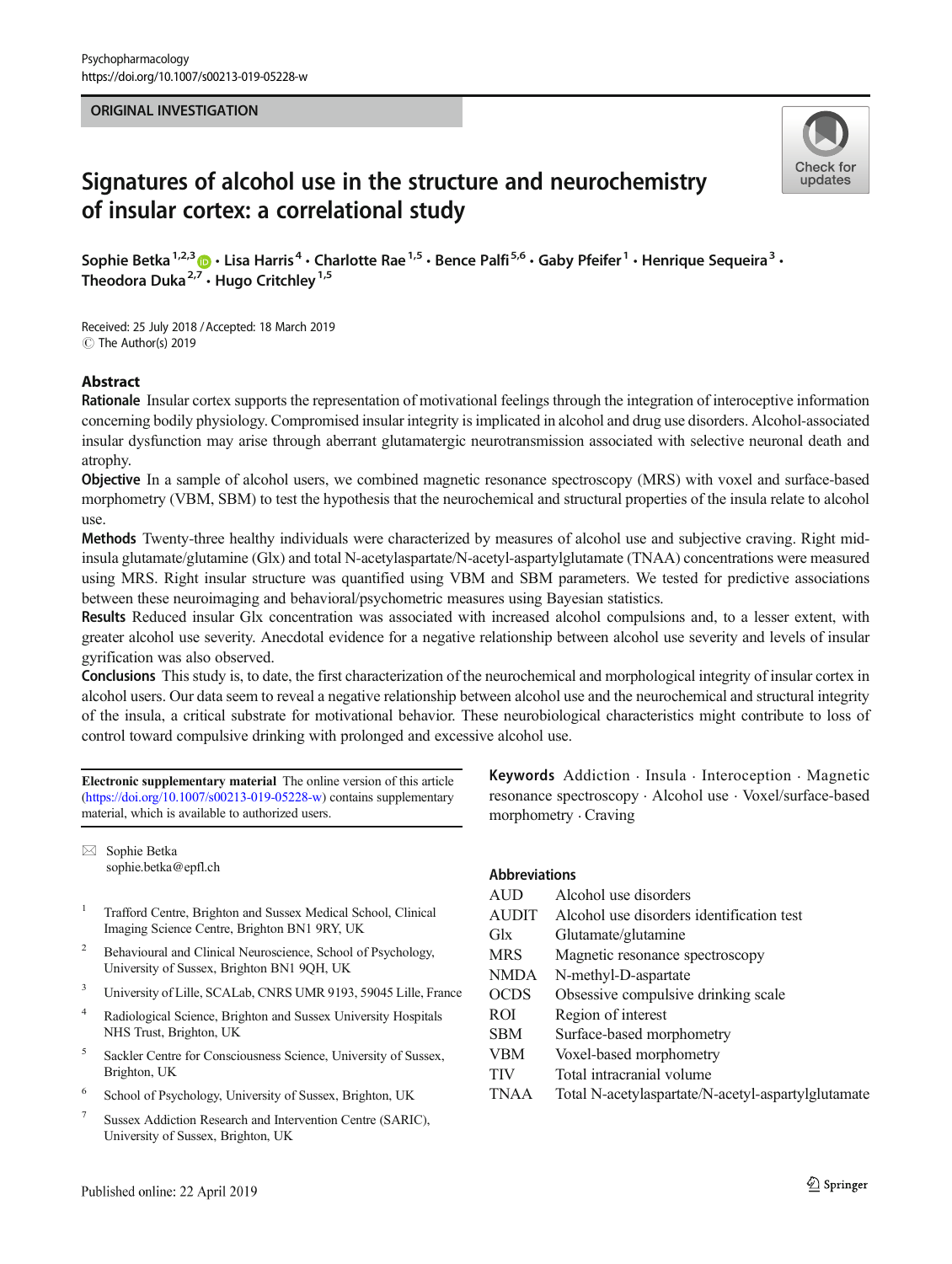#### Introduction

The insular cortex is implicated in the neurocircuitry of addiction: Interoceptive components of drug seeking (notably craving states) are proposed to originate within the insula (Craig [2002;](#page-11-0) Gray and Critchley [2007](#page-11-0); Naqvi et al. [2007\)](#page-12-0). Correspondingly, impairments in interoceptive bodily sensation are reported in drug-dependent users, including alcoholdependent users (Ates Çöl et al. [2016;](#page-11-0) Sönmez et al. [2016\)](#page-12-0), methamphetamine users (Stewart et al. [2014\)](#page-13-0), adolescent cannabis users (Berk et al. [2015\)](#page-11-0), and people with internet gaming disorder (Zhang et al. [2016\)](#page-13-0). The interconnectivity between mid-insular cortex and striatal regions is implicated in the integration and expression of hedonic experience and behavior (Chikama et al. [1997;](#page-11-0) Menon and Levitin [2005](#page-12-0); Craig [2009,](#page-11-0) [2010](#page-11-0)). Moreover, conscious access to bodily sensations has been shown to be dependent on the right insular cortex (Craig [2002,](#page-11-0) [2009,](#page-11-0) [2010;](#page-11-0) Critchley et al. [2004](#page-11-0)). Correspondingly, damage to insular cortex can change addictive behaviors (Naqvi et al. [2014\)](#page-12-0). For example, insular lesions reduce nicotine craving in smokers and attenuate the occurrence of distorted cognitive appraisals that compel betting in individuals with gambling disorder (Clark et al. [2014;](#page-11-0) Abdolahi et al. [2015\)](#page-11-0). Insular volume is preferentially reduced in alcohol use disorder, in the context of more diffuse gray matter shrinkage (Yang et al. [2016](#page-13-0)), and the volume and thickness of anterior insular cortex are negatively correlated to impulsivity and compulsions in alcohol-dependent individuals (Grodin et al. [2017\)](#page-11-0). Major cerebral white matter tracts are also compromised in heavy drinkers, disrupting interregional connectivity in a way that predicts an enhanced functional reactivity of insular cortex to alcohol cues. Thus, structural changes may underpin exaggerated sensitivity to cues regulating alcohol consumption (Monnig et al. [2014\)](#page-12-0). Individuals with alcohol dependence also show a reduction in functional interactions between insular cortex and prefrontal regions during emotional processing, indicating a generalized dysregulation of motivational and affective processes (O'Daly et al. [2012](#page-12-0)).

In alcohol use disorders, functional brain abnormalities may be attributable to changes at the neurochemical level. Alcohol interacts with glutamatergic neurotransmission, suppressing excitatory synaptic signaling, particularly through inhibition of N-methyl-D-aspartate (NMDA) receptors (Lovinger et al. [1989](#page-12-0)). This impacts synaptic plasticity by reducing long-term potentiation (Stephens et al. [2005](#page-12-0)). In compensation, the number and sensitivity of NMDA receptors increase proportionally to the amount and frequency of alco-hol intake (Trujillo and Akil [1995\)](#page-13-0). A sharp reduction or cessation of alcohol consumption can induce rebound neuronal hyperexcitability, leading to excitotoxicity and neuronal death (atrophy; Tsai et al. [1995\)](#page-13-0). In rats, ethanol increases glutamate concentration within striatal reward circuitry (Roberto et al. [2004;](#page-12-0) Ding et al. [2012](#page-11-0)).

In humans, it is possible to quantify neurochemicals in vivo, including glutamate, using magnetic resonance spectroscopy (MRS). However, in the literature, the impact of alcohol use on glutamate concentration seems to be mixed—potentially regionspecific. On one hand, in alcohol-dependent patients, glutamate concentration is increased within the left dorsolateral prefrontal cortex following detoxification and correlates with rated intensity of alcohol craving (Frye et al. [2016\)](#page-11-0). In addition, increased glutamate levels are observed in the anterior cingulate cortex of patients in acute alcohol withdrawal (Hermann et al. [2012\)](#page-12-0). Moreover, the combined concentration of glutamate and glutamine (Glx) correlates positively with compulsions to drink alcohol, measured by the Obsessive and Compulsive Drinking Scale (Anton et al. [1995](#page-11-0)), within cerebral structures widely interconnected with the insula such as the ventral striatum and anterior cingulate cortex (Bauer et al. [2013](#page-11-0)).

On the other hand, lower concentrations of glutamate and N-acetylaspartate (NAA) within anterior cingulate cortex are observed in the early stages of stopping drinking; these concentrations seem to normalize after 5 weeks of abstinence (Mon et al. [2012](#page-12-0)). Similarly, glutamate and NAA concentrations within anterior cingulate cortex are negatively associated with recent heavy drinking in individuals with alcohol dependence (Prisciandaro et al. [2016,](#page-12-0) [2018\)](#page-12-0). Finally, lower glutamate concentration within neighboring prefrontal white matter predicts loss of control and severity of alcohol dependence in heavy drinkers (Ende et al. [2013](#page-11-0)).

Together, these observations motivate the current study, in which we tested the prediction that even the "light social" drinking of alcohol impacts the neurochemical and morphological (structural) integrity of insular cortex and related regions.

#### Present study

Neurochemical imaging (MRS) studies of alcohol use disorders have focused on prefrontal or striatal reward-related areas. However, increasing evidence implicates insular cortex in specific aspects of drug seeking (notably hedonic information processing and craving states) (Chikama et al. [1997;](#page-11-0) Menon and Levitin [2005](#page-12-0); Gray and Critchley [2007\)](#page-11-0). Also, given the lateralization of the remapping of interoceptive signals at the insular level and its relationship with consciousness of such signals as well as the interconnectivity between midinsular cortex and striatal regions (Chikama et al. [1997;](#page-11-0) Craig [2002,](#page-11-0) [2009](#page-11-0), [2010;](#page-11-0) Menon and Levitin [2005\)](#page-12-0), we focused our investigations on the right middle insular cortex. Therefore, combining MRS with behavioral and psychometric ratings, we explored the relationship between alcohol-related measures (i.e., severity, using the Alcohol Use Disorders Identification Test), craving, and compulsion (using the Obsessive Compulsive Drinking Scale) and right middle insular cortex neurochemistry (glutamate/glutamine and TNAA metabolite concentrations) in alcohol users.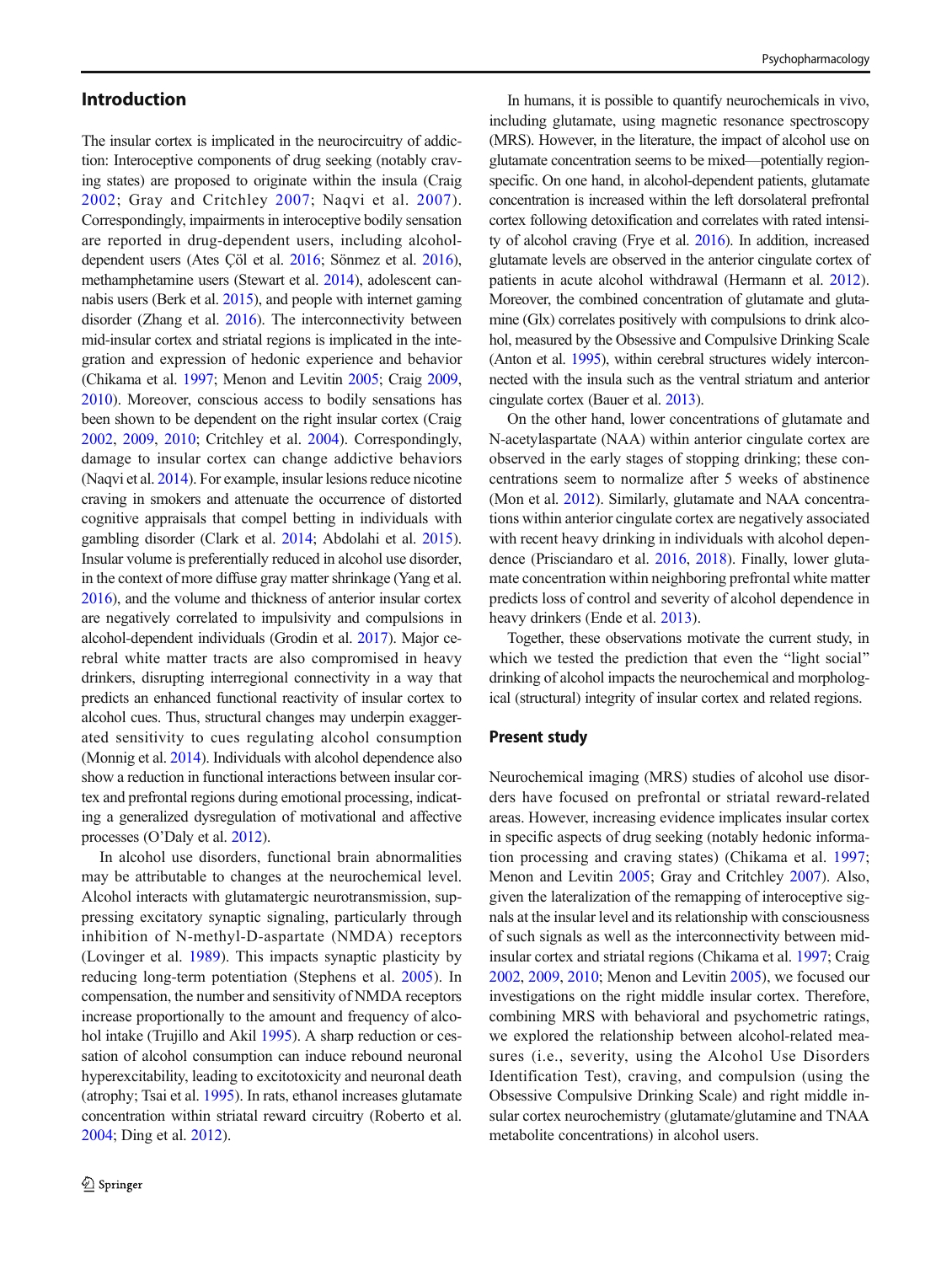We were also interested in associations between alcoholrelated measures, insular neurochemistry, and insular morphology (volume and surface gyrification). Indeed, glutamatergic increases can lead to excitotoxicity which might itself lead to neuronal death and potential atrophy (Lovinger et al. [1989;](#page-12-0) Tsai et al. [1995\)](#page-13-0). Furthermore, majority of studies exploring alcohol-related changes in the brain structure volume have used voxel-based morphometry (VBM). However, morphology of brain structure can also be measured using a different technique such as surface-based morphometry (SBM), which measures cortical folding and is proposed to be able to capture more subtle gray matter changes (Hutton et al. [2009](#page-12-0); Kelly et al. [2013\)](#page-12-0). For example, an extensive literature is exploring the relationship between cortical folding (i.e., gyrification) and prenatal alcohol exposure in children and adolescents (De Guio et al. [2014](#page-11-0); Kuhn et al. [2016](#page-12-0); Hendrickson et al. [2017.](#page-11-0) [2018](#page-12-0)). However, to our knowledge, gyrification has not been quantified in adult alcohol users. Therefore, a novel aspect of this research is the combination of MRS, VBM, and SBM to clarify the neurochemical and structural integrity of insular cortex in relation to alcohol use.

First, we expected that alcohol-related psychometric measures would all be positively related. Then, based on previous reports (Yang et al. [2016](#page-13-0)), we also predicted that insular gray matter volume and cortical gyrification index would correlate negatively with these alcohol use measures. Furthermore, based on the evidence of alcohol-induced glutamatergic excitotoxicity and due to neuronal death (Lovinger et al. [1989;](#page-12-0) Tsai et al. [1995](#page-13-0)), we hypothesized that basal insular glutamate plus glutamine concentration would be lower in individuals with higher scores on alcohol use measures, as a consequence of reduced neuronal density impacting on synaptic vesicles and glutamateglutamine storage. Finally, we also explored if alcohol-related metabolites changes (e.g., glutamate-glutamine reduction) will be predicted by structural measures (e.g., gray matter reduction), suggesting an insular atrophy in alcohol users.

Here, MRS data were measured within a three-session within-subject experimental protocol that also tested for functional effects of a hormone, intranasal oxytocin, on interoceptive processes in alcohol users. There was no predicted effect of oxytocin administration on spectroscopic data (MRS glutamate/glutamine concentration). Evidence for a (nul) effect of oxytocin on metabolites was tested explicitly (see the "Materials and methods" section and Supplementary Information for more details).

## Material and methods

#### **Participants**

Thirty-two male volunteers (mean age 25.1 yrs.; range 18– 36 yrs) took part in the experiment. Participants were recruited via advertisements placed around the University of Sussex and Brighton and Sussex Medical School. All participants were healthy individuals. During the screening, participants were directly asked if they had any history or received any diagnosis of psychiatric or neurological diseases or if they were taking medication. Participants were also directly asked if they had any history or received any diagnosis of alcohol or drug use disorders. To be recruited, participants had to drink at least one unit (8 g) of alcohol by week. The average number of years in education was  $16.9$  yrs. (SD = 2.6). All participants gave written informed consent and were compensated £7 per hour for their time. The study was reviewed and approved by the BSMS Research Governance and Ethics committee.

#### Procedure

The study was conducted at the Clinical Imaging Science Centre in Brighton, UK. Demographic, psychometric, and spectroscopic data were measured within a three-session within-subject experimental protocol that also tested for functional effects of a hormone, intranasal oxytocin, on interoceptive processes in alcohol users. Given the natural menstrual fluctuation of endogenous oxytocin in women, we decided to only recruit men to simplify the within-subject design procedure (e.g., women would need to be tested on the same day of their menstrual cycle). Demographic and trait psychometric data were measured during the baseline session (the first session which was not involving drug). Spectroscopic data were acquired at the end of the third (and last) session which was following the baseline session by maximum of 7 days. Each session was separated by a maximum of 2 days. Spectroscopic scan was acquired 1 h and 10 min after the drug administration. Given the short half-life of plasma oxytocin (3 to 6 min, Fabian et al. [1969](#page-11-0)), there was no predicted effect of oxytocin administration on spectroscopic data (MRS glutamate/glutamine concentration). Consistent with previous observations (Aoki et al. [2015](#page-11-0)), no evidence for an effect of oxytocin on metabolites was shown when tested for explicitly (see Supplementary Information for more details Table S1). Moreover, prior to each session, participants were breathalyzed and a urinary sample was collected to test for drug use. The urinary drug test was undertaken to confirm the absence of drug use and to exclude drug use disorder. The alcohol test was undertaken to ensure that participants abstained before the sessions. In the case of positive results, the participant would be excluded. No participants were excluded.

#### **Questionnaires**

#### Alcohol use disorders identification test

The alcohol use disorders identification test AUDIT (Babor et al. [2001\)](#page-11-0) is a 10-item screening tool developed by the World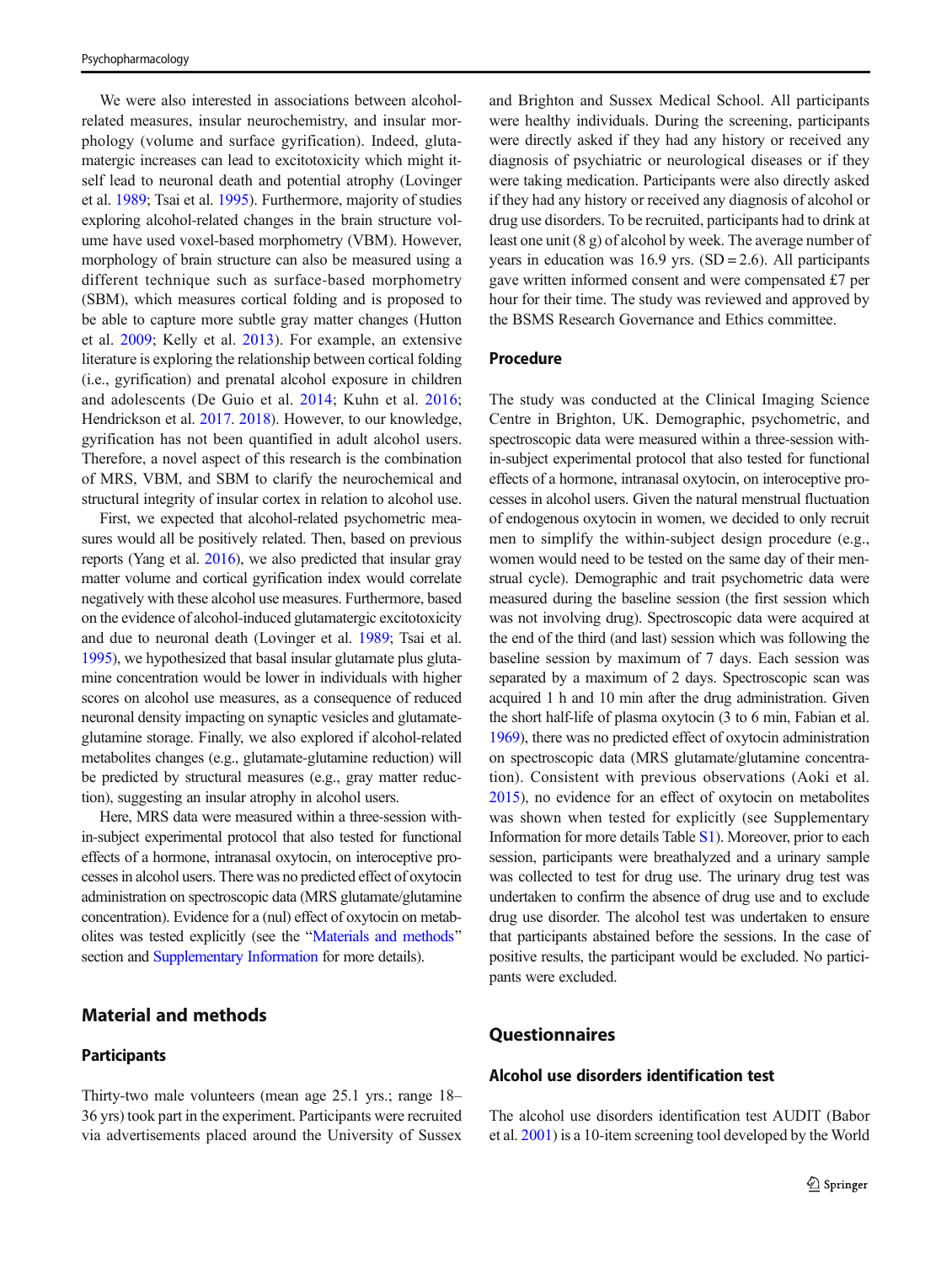Health Organization (WHO) to assess severity of alcohol use (e.g., alcohol consumption, drinking behaviors, and alcoholrelated problems). Each question is scored from 0 to 4, with higher numbers indicating a greater level of risk for having or developing an alcohol use disorder.

#### Obsessive-compulsive drinking scale

The Obsessive Compulsive Drinking Scale OCDS (Anton et al. [1995\)](#page-11-0) is a 14-item scale measuring the obsessive and compulsive aspects of craving (e.g., drinking-related thoughts, urges to drink, and the ability to resist those thoughts and urges). The scores of "obsessions" and "compulsive drinking" subscales were calculated using published methodology (Anton et al. [1995](#page-11-0)).

#### Magnetic resonance imaging and spectroscopy data acquisition

Magnetic resonance imaging (MRI) and <sup>1</sup>H-MRS were performed using a 1.5 Tesla Siemens Magnetom Avanto MRI scanner with an enhanced 32-channel phased-array head coil, tuned to 63.6 MHz. A whole-brain, high-resolution  $T_1$ weighted 3D structural image was obtained using a magnetization-prepared gradient-echo sequence, consisting of 192 contiguous axial slices (TR = 2730 ms, Echo Time (TE) = 3.57 ms, flip angle =  $7^\circ$ , matrix =  $256 \times 256$ , field of view  $(FoV) = 256x256mm$ , 1.0 mm isotropic voxel size, GRAPPA acceleration factor = 2; acquisition time = 5 min 58 s). The T1-weighted image was used as an anatomical reference for each participant.

Using these images, a single <sup>1</sup>H-MRS voxel was positioned in the right mid-insula of each participant (Fig. 1). A pointresolved spectroscopy sequence (TR =  $2 s$ , TE =  $40 ms$ , voxel size =  $10 \times 15 \times 25$  mm, averages = 128, flip angle =  $90^\circ$ ; acquisition time = 4 min 24 s) was collected using a short TE of

40 ms to minimize T2 losses while removing interfering macromolecular resonances (Jang et al. [2005\)](#page-12-0). A shim box of the size of the voxel was used and manual shimming was performed to minimize linewidth. An unsuppressed water sequence for use as a concentration reference was collected with four averages and other identical parameters.

#### MRI and MRS data analyses

The  $T_1$ -weighted structural MR images were segmented into gray matter (GM), white matter (WM), and cerebrospinal liquid (CSF) using Statistical Parametric Mapping 12 (SPM12; Wellcome Department of Imaging Neuroscience, University College London, UK). To calculate the tissue content of the MRS spectroscopic voxel, a binary mask of the region in each participant was created and registered to the segmented  $T_1$ weighted structural images. The proportion of each tissue type (tissue fractions) was calculated for the spectroscopic voxel  $(i.e., volume of interest) by summing the "structural" voxels$ of each tissue type and dividing by the total number of "structural" voxels within the volume of interest (see Supplementary Information Table S2 for details on voxel tissue content). Metabolite concentrations were then calculated and corrected (partial volume,  $T_1$ , and  $T_2$  relaxation) using Gasparovic's methods (Gasparovic et al. [2006\)](#page-11-0).

Raw time-domain <sup>1</sup>H-MRS data in the spectral dimension were analyzed using TARQUIN Version 4.3.5 (Wilson et al. [2011\)](#page-13-0) using the unsuppressed water scan as concentration reference. The quality of the model fit was verified manually. After visual inspection, any spectrum presenting one of the following characteristics was rejected from the analyses: (1) presence of obvious spectral artifacts; (2) large baseline distortion; (3) a Cramer-Rao lower bound (CRLB) of the fit to the peak of interest greater than 20%. Based on these criteria, spectra of seven participants were discarded (four participants for large baseline distortion and CRLB > 20%; two



Fig. 1  $10 \times 15 \times 25$  mm MRS voxel placement screenshot and fitted spectrum for one participant. a Sagittal and b coronal views of MRS voxel placement in the right mid-insula, and c example of fitted spectrum (Glx: glutamate and glutamine; NAA: N-acetylaspartate)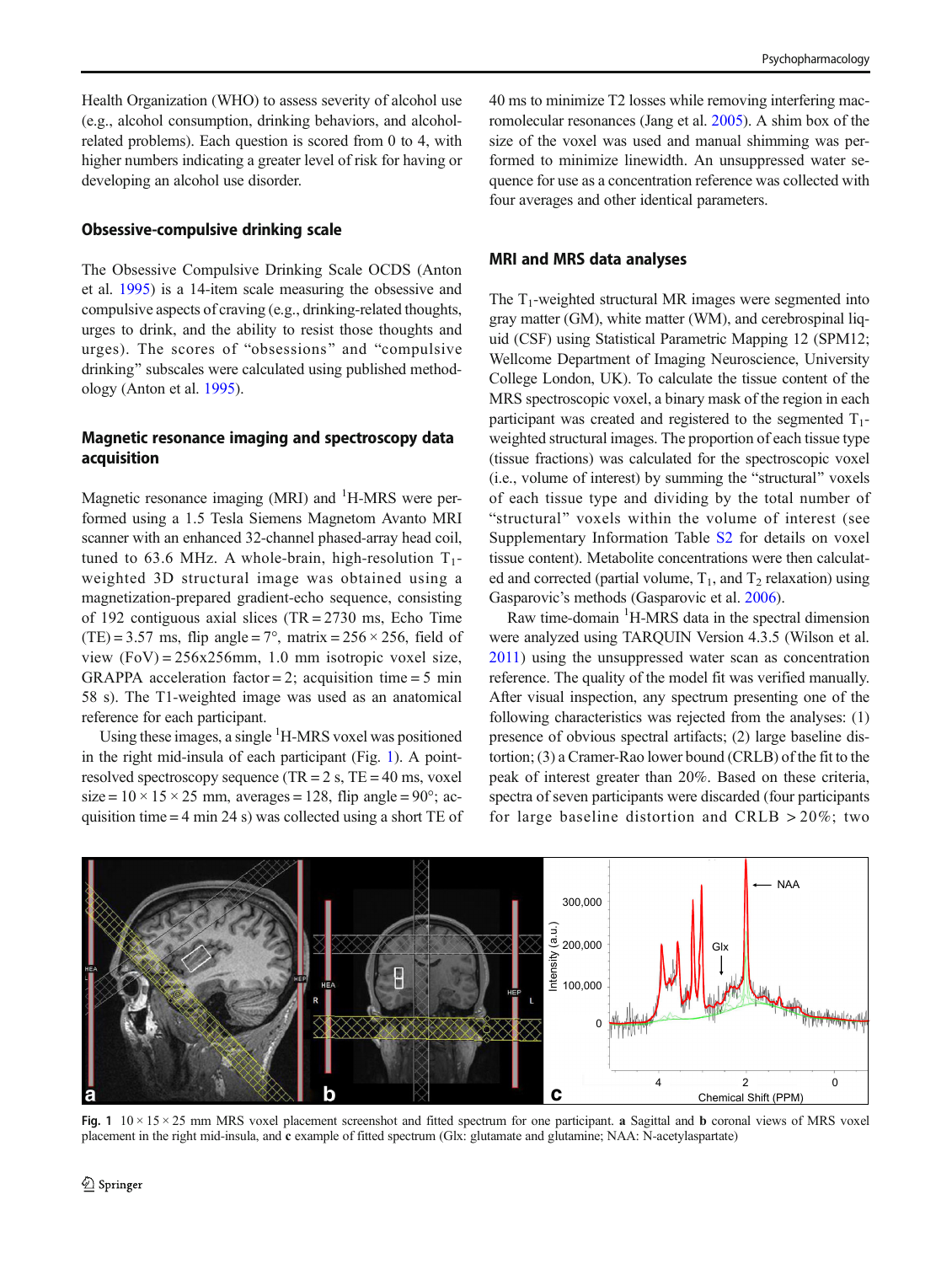participants for presence of obvious spectral artifacts; and one for large baseline distortion, presence of obvious spectral artifacts, and CRLB  $>$  20%).

Metabolite concentrations in molality units of mmol/kg of tissue water were computed for total glutamate plus glutamine (Glx) and total N-acetylaspartate plus N-acetylaspartylglutamate (TNAA). Despite technical and methodological advances, the separation of glutamate from glutamine spectral peaks is constrained by homogeneity of the magnetic field at 1.5 Tesla. Moreover, we computed the correlation coefficient C between derived N-acetylaspartate and Nacetyl-aspartylglutamate ( $|C| = 0.756$ ). Since the absolute value of the correlation coefficient between the two metabolites  $|C|$  was high ( $> 0.5$ ), then the two metabolites cannot be considered sufficiently uncorrelated to permit separation (Near [2014\)](#page-12-0). Thus, the sum of the two metabolite concentrations (TNAA) was reported.

#### Voxel and surface-based morphometry

Voxel and surface-based morphometry (VBM, SBM) were used to identify focal differences in brain tissue composition and structure, to account for anatomical interindividual differences (Ashburner and Friston [2000](#page-11-0); Dahnke et al. [2013](#page-11-0)). VBM and SBM were performed using the Computational Anatomy Toolbox (CAT 12 r1165, [http://dbm.neuro.uni](http://dbm.neuro.uni-jena.de/cat/)[jena.de/cat/\)](http://dbm.neuro.uni-jena.de/cat/).

T1-weighted structural images were realigned to the Anterior Commissure-Posterior Commissure. Image preprocessing followed established (default) settings in accordance with details described in the manual of CAT 12 toolbox [\(http://www.neuro.uni-jena.de/cat12/CAT12-Manual.pdf\)](http://www.neuro.uni-jena.de/cat12/CAT12-Manual.pdf). In brief,  $T_1$ -weighted 3-D images were co-registered to MNI space. Tissue probability maps derived from 452 healthy adults were used in affine registration and affine regularization, referencing ICBM space template-European brains. The affine processing parameter was set as default ("rough"). Medium strength correction for inhomogeneity was applied. Images were segmented into cerebrospinal fluid (CSF), gray matter (GM), and white matter (WM) using the "Adaptive Maximum A Posterior" technique. Mean estimates of gray matter volume (prior to normalization) were extracted for our region of interest (ROI): right insular cortex. The ROI was defined referencing the Neuromorphometrics Inc. atlas provided within CAT 12 under academic subscription [\(http://](http://neuromorphometrics.com/) [neuromorphometrics.com/](http://neuromorphometrics.com/)). Gray matter volume from the anterior and posterior parts of the insular cortex was averaged to give a single composite measure of insular gray matter volume.

Global gyrification index was estimated during the tissue segmentation step (Luders et al. [2006](#page-12-0)). Local cortical gyrification index was computed within CAT12 using a high-resolution parametric mesh-based approach. This approach allows estimation of the mean curvature of the brain at different spatial scales. Large positive values (expressed in degrees) for local maxima correspond to gyri. Large negative values for local minima correspond to sulci. Values are then converted to positive values by step incorporating the absolute mean curvature. Finally, the data are smoothed using a surface-based heat kernel filter of 25 mm resulting in revealing higher values for areas with pronounced gyrification.

Mean estimates of gyrification index were extracted (prior to normalization) for our ROI, the right insula. For each participant, ROI was labeled using the Desikan-Killiany Atlas which is included in CAT 12 (Desikan et al. [2006](#page-11-0)). Analyses were undertaken to determine the extent to which any spectroscopic concentration might relate to a reduction in insular structure. Finally, the intracranial volume (TIV) was computed for each participant using the CAT12 toolbox.

#### Statistical analyses

We conducted all of our analyses with the statistical software JASP, Version 0.8.6. Data were checked for potential bivariate outliers, using the function bagplot from the package "aplpack" (Rousseeuw et al. [1999](#page-12-0)) in R Version 3.5.2. Two outliers were identified and removed from the analyses. Normality of distributions was tested, given that the obsession OCDS subscale score was not normally distributed, nonparametric correlations were run.

In this present work, we tested all our hypotheses by calculating Bayesian and traditional correlation and linear regression tests. Along with frequentist statistics, we calculated the corresponding Bayes factor (BF) which was used as the basis of decision-making in respect of the compared hypotheses. A BF above 3 shows compelling evidence toward the alternative hypothesis (i.e., correlation; with  $1 < BF < 3$  = anecdotal evidence; with  $3 < BF < 10$  = moderate evidence;  $BF > 10$  = strong evidence), whereas a BF below 1/3 provides substantial evidence toward the null hypothesis (i.e., there is no correlation; with  $1/3 <$  BF  $<$  1 = anecdotal evidence; with  $1/10 <$  BF  $\langle 1/3 \rangle$  = moderate evidence; BF  $\langle 1/10 \rangle$  = strong evidence). Thus, a BF between 3 and 1/3 implies there is not enough evidence in either direction to make a firm conclusion (Jeffreys [1961](#page-12-0); Lee and Wagenmakers [2013](#page-12-0)). Contrary to traditional statistical methods, BFs do not need to be corrected for multiple comparisons, when all evidence relevant to the theory under assay is taken into account (Gelman et al. [2012;](#page-11-0) Dienes [2016](#page-11-0)). For each test, we also reported effect size (Cohen's f ^2; Cohen [1988](#page-11-0)).

In line with the prediction that all alcohol-related psychometric measures are positively related, we applied one-tailed non-parametric correlations (Kendall's tau correlation coefficient; Kendall [1938\)](#page-12-0) to test the putative positive relationship between the psychometric measures. Bayes factors  $(BF_{+o})$ were computed: as indicated by the subscript, the null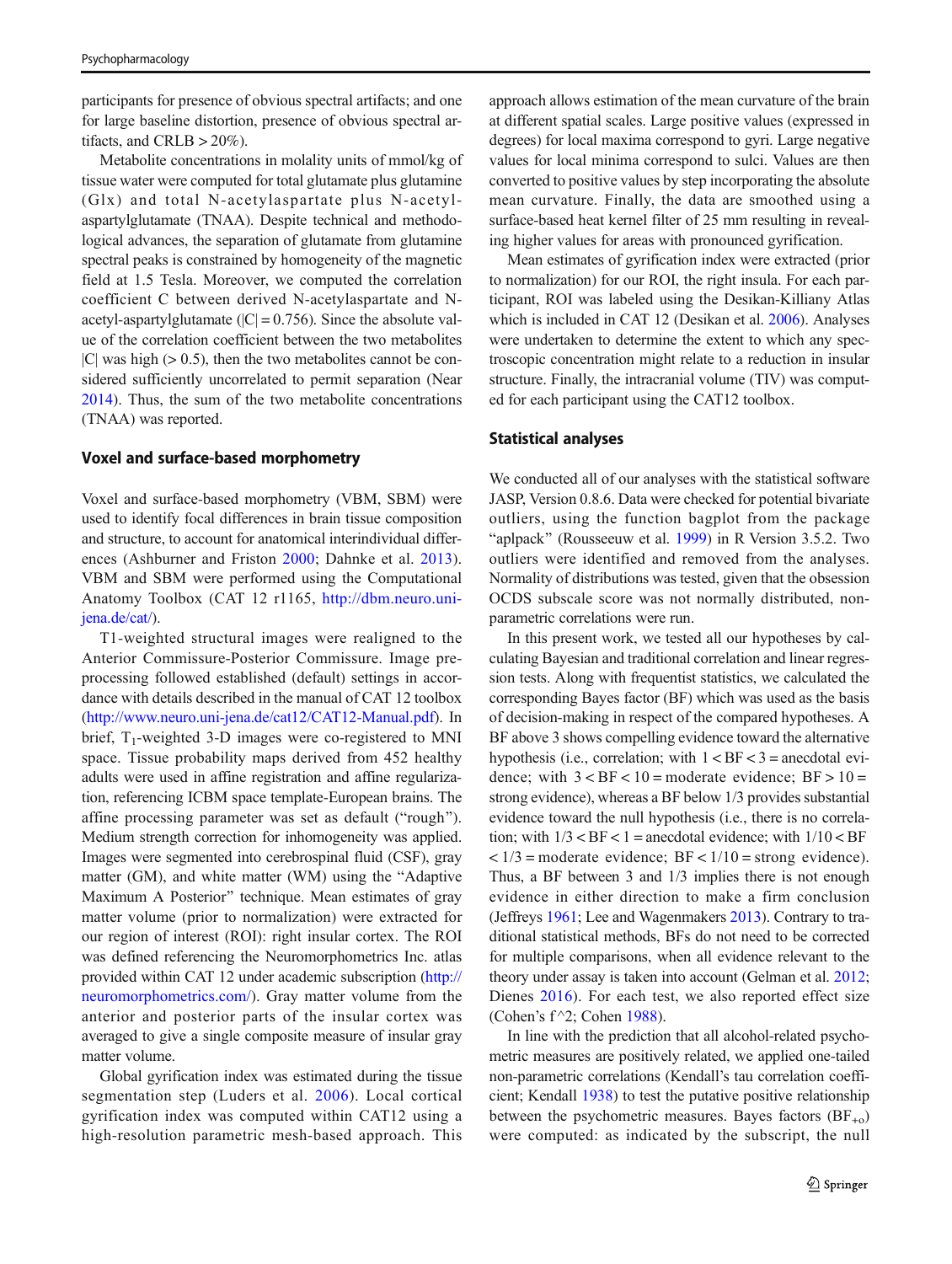hypothesis specified the absence of any association between the measures whereas the alternative hypothesis specified that the correlation is positive. To model the prior distribution of the alternative hypothesis, we chose the default prior of Kendall's τ, which is a non-uniform distribution on τ produced from a uniform distribution on Pearson's  $\rho$  by *paramet*ric yoking (van Doorn et al. [2018](#page-13-0)). The applied prior distribution of the alternative hypothesis assumes that high effect sizes are slightly less likely to be found as low effect sizes.

As we hypothesized that insular glutamate plus glutamine concentration would be lower in individuals with higher scores on alcohol use measures; one-tailed non-parametric correlations were again used to test the negative relationship between psychometric measures and metabolite concentrations. Bayes factors were computed  $(BF_{-o})$ : as indicated by the subscript, the null hypothesis specified the absence of correlation whereas the alternative hypothesis specified that the correlation is negative. Again, we employed the default prior distribution of Kendall's τ for the analyses (van Doorn et al. [2018\)](#page-13-0). We did not correct for TIV or age as metabolite concentrations were already corrected for the VOI tissue content.

We performed Bayesian regression analyses including model selection and test of regression slopes against zero. We applied the default settings of JASP to define the prior distributions of the compared models (Rouder and Morey [2012\)](#page-12-0). Linear regressions, controlling for TIV, and age, were used to test relationships between insular (ROI) volumetric/ surface parameters, metabolite concentrations, and psychometric measures. The outcome and age as well as TIV, as control variables were entered in the null model. The outcome, age, and TIV, as control variables, and the predictor of interest were entered in the main model. For each model tested, we reported the BF testing for the comparison between the null and the main model. The null hypothesis was characterized by the absence of an effect of the predictor of interest on the outcome. The alternative hypothesis was characterized by the presence of an effect of the predictor of interest on the outcome. In addition to the BF, we reported effect size measures of the main model, such as R-squared and Cohen's  $f^2$ (Cohen [1988](#page-11-0)). Moreover, we reported the  $p$  value of the model comparison procedure as well as the  $p$  value of the slope of interest (i.e., whether the effect of psychometric measure on the outcome is different from zero).

#### Results

#### Sample description

Twenty-three participants were included in the analyses. All means, standard deviations, and correlations with psychometric measures were computed (Table [1\)](#page-7-0). Twenty-two percent of

the sample  $(n=5)$  scored between 0 and 7 on the AUDIT. suggesting absence or low level of alcohol-related problems. Thirty-nine percent of the sample  $(n=9)$  scored between 8 and 15, suggesting a medium level of alcohol-related problems. Finally, 39 % of the sample  $(n = 9)$  scored above or equal to 16 on the AUDIT, suggesting a high level of alcohol-related problems.

Strong evidence for the alternative hypothesis was observed by multiple tests: AUDIT scores were positively correlated with alcohol compulsion (compulsion subscale of the OCDS;  $\tau = -0.551$ ,  $BF_{+0} = 326.7$ ,  $p < 0.001$ ) and alcohol obsession (obsession subscale of the OCDS;  $\tau = -0.459$ , BF<sub>+</sub>  $_0 = 46.36, p = 0.003$ , see Table [1\)](#page-7-0).

### Voxel and surface-based morphometry—ROI analyses of right insula

We computed linear regression to predict structural parameters based on alcohol-related measures, while controlling for TIV and age. Means and standard deviations of gray matter volume and gyrification index, as well as, regression linear model's Rsquared, Bayes factor, Cohen's  $f^{\wedge}2$ , as well as uncorrected p values of the model and of the slope were computed (Table [2](#page-7-0)).

Results of the linear regression predicting gyrification index from AUDIT scores, controlling for TIV, and age, showed anecdotal evidence for the alternative hypothesis: decreased gyrification index within the right insula were predicted by alcohol use severity (AUDIT) scores (Fig. [2:](#page-8-0) Model  $R^2$  = 0.463, BF = 1.922, Cohen's  $f^2 = 0.225$ ;  $p = 0.007$ ; effect of AUDIT:  $\beta = -0.371$ , SE = 0.027,  $t = -2.07$ ,  $p = 0.052$ ). The other five tests investigating the relationship between gray matter volume and psychometric measures as well as between gyrification and other psychometric measures showed anecdotal evidence for the null hypothesis (see Table [2](#page-7-0)).

#### Insular magnetic resonance spectroscopy

All means, standard deviations, and correlations between metabolites and psychometric measures were computed (Table [3\)](#page-8-0). Substantial evidence for the alternative hypothesis was observed: Glx concentration correlated negatively with the compulsion subscale of OCDS (Fig. [3.](#page-9-0)A:  $\tau = -0.383$ ,  $BF_{-0} = 11.916, p = 0.006$ .

Anecdotal evidence for the alternative hypothesis was observed for the negative correlation between Glx concentration with AUDIT score (Fig. [3](#page-9-0).B:  $\tau = -0.271$ , BF<sub>-0</sub> = 2.453, p = 0.038) and with the obsession subscale of OCDS ( $\tau = -0.270$ , BF<sub>-0</sub> = 2.408,  $p = 0.048$ ). We also observed substantial evidence for the absence of a correlation between TNAA concentration and the two subscales of the OCDS (compulsion:  $\tau = -0.057$ ,  $BF_{-0} = 0.141$ ,  $p = 0.645$ ; obsession:  $\tau = -0.151$ ,  $BF_{-0} = 0.203$ ,  $p = 0.824$ ). The test probing the relationship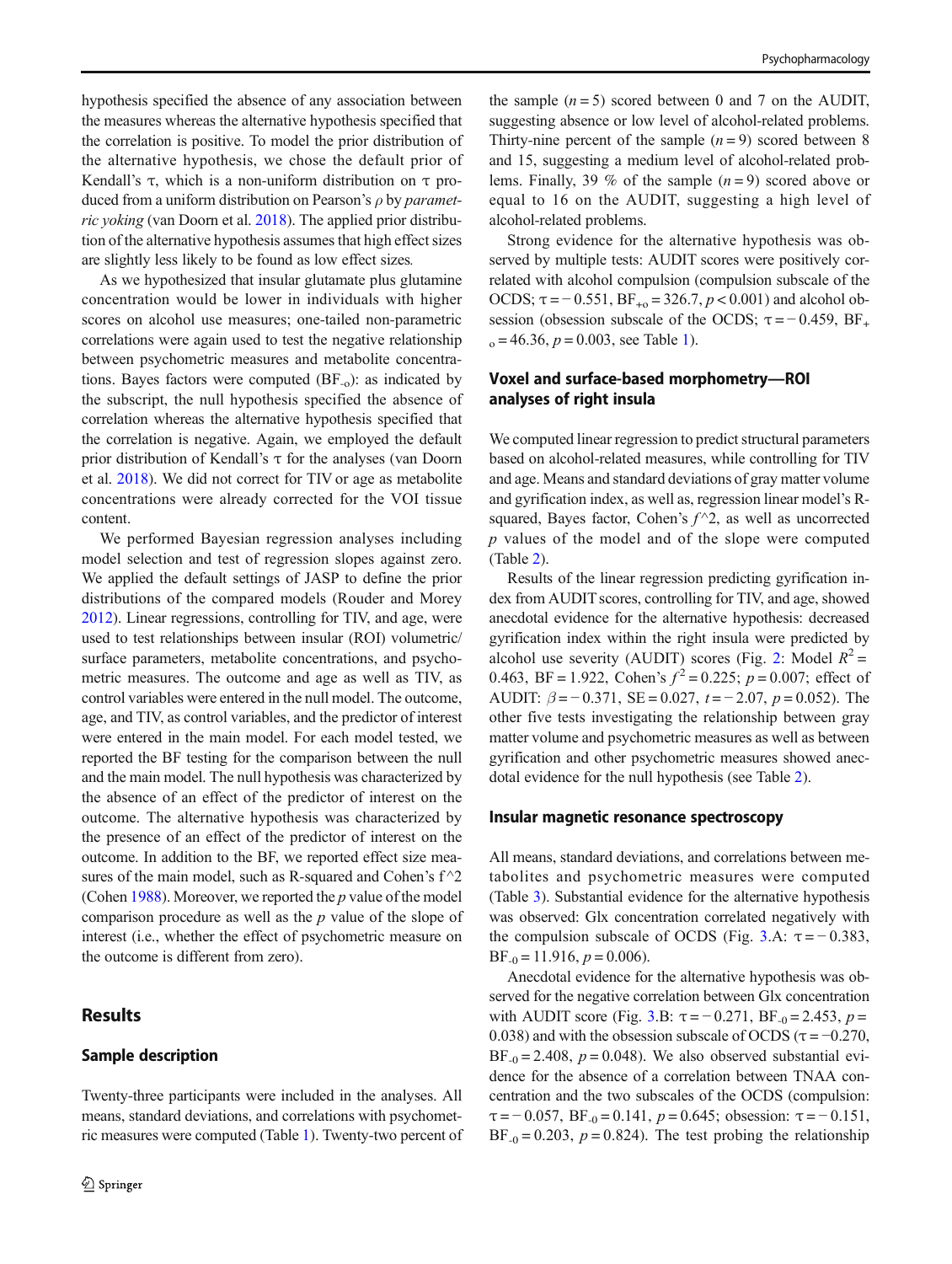|                         |               | OCDS compulsion subscale | OCDS obsession subscale | <b>AUDIT</b> |
|-------------------------|---------------|--------------------------|-------------------------|--------------|
| OCDS obsession subscale | Kendall's tau | 0.401                    | —                       |              |
|                         | $BF_{+0}$     | 16.00                    |                         |              |
|                         | $p$ value     | 0.008                    | —                       |              |
| <b>AUDIT</b>            | Kendall's tau | 0.551                    | 0.459                   |              |
|                         | $BF_{+0}$     | 326.70                   | 46.36                   |              |
|                         | $p$ value     | ${}< 0.001$              | 0.003                   |              |
|                         | Mean          | 8.04                     | 3.04                    | 13.65        |
|                         | <b>SD</b>     | 4.40                     | 2.72                    | 7.58         |
|                         |               |                          |                         |              |

<span id="page-7-0"></span>Table 1 Means, standard deviations, one-tailed non-parametric coefficient correlations, Bayes Factors, and uncorrected p values for psychometric measures. For all tests, the alternative hypothesis specifies that the correlation is positive (BF  $_{+0}$ )

Support for substantial and anecdotal evidence as well as  $p$  value  $< 0.05$  are represented in italics

between TNAA metabolite concentration and AUDIT measures showed anecdotal evidence toward the null hypothesis (see Table [3](#page-8-0)).

#### Relationship between MRS and SBM/VBM data

We tested if we could predict the Glx concentration from the gyrification index and gray matter volume while controlling for TIV and age. We observed anecdotal evidence for the alternative hypothesis  $(3 > BF > 1)$ . However, more data are needed to confirm that Glx concentration relates positively to the insular gyrification index  $(R^2 = 0.112, BF = 1.176,$ Cohen's  $f^2 = 0.12$ ,  $p = 0.511$ , effect of gyrification  $\beta = 0.39$ ,  $SE = 0.4$ ,  $t = 1.83$ ,  $p = 0.156$ ). Anecdotal evidence toward the null hypothesis was observed  $(1/3 < BF < 1)$  for a nonrelationship between Glx concentration and insular gray

# matter volume ( $R^2 = 0.040$ , BF = 0.712, Cohen's  $f^2 = 0.03$ .  $p = 0.852$ , effect of gray matter volume  $\beta = -0.25$ , SE = 1.823,  $t = 0.773$ ,  $p = 0.449$ ). However, as indicated by the Bayes factor, more data are needed to confirm or refute this finding.

#### **Discussion**

In the present study, we tested the relationship between alcohol-related psychometric measures (alcohol use severity, alcohol compulsion), insular neurochemical (glutamate-glutamine), and structural (volume and surface gyrification) integrity by combining MRS, VBM, and SBM. First, we observed that alcohol compulsion was associated with a reliable reduction in insular glutamate-glutamine concentration. With less

Table 2 Means and standard deviations of insular gray matter volume and gyrification index, as well as, regression linear model's R-squared, Bayes factor, effect size, and uncorrected  $p$  value of the model and of the slope. For all tests, the null hypothesis was characterized by the absence of an effect of the predictor of interest on the outcome

|                          |                   | Gray matter volume | Gyrification index |
|--------------------------|-------------------|--------------------|--------------------|
| <b>AUDIT</b>             | $R^2$             | 0.533              | 0.463              |
|                          | BF                | 0.452              | 1.922              |
|                          | Cohen's $\hat{f}$ | 0.034              | 0.225              |
|                          | Model $p$ value   | 0.002              | 0.007              |
|                          | Slope $p$ value   | 0.430              | 0.052              |
| OCDS compulsion subscale | $R^2$             | 0.530              | 0.349              |
|                          | BF                | 0.430              | 0.480              |
|                          | Cohen's $\hat{f}$ | 0.028              | 0.011              |
|                          | Model $p$ value   | 0.002              | 0.039              |
|                          | Slope $p$ value   | 0.480              | 0.651              |
| OCDS obsession subscale  | $R^2$             | 0.525              | 0.386              |
|                          | BF                | 0.398              | 0.726              |
|                          | Cohen's $f^2$     | 0.017              | 0.072              |
|                          | Model $p$ value   | 0.002              | 0.023              |
|                          | Slope $p$ value   | 0.576              | 0.257              |
|                          | Mean              | 3.78               | 26.04              |
|                          | SD                | 0.31               | 1.12               |

Support for substantial and anecdotal evidence as well as  $p$  value  $< 0.05$  are represented in italics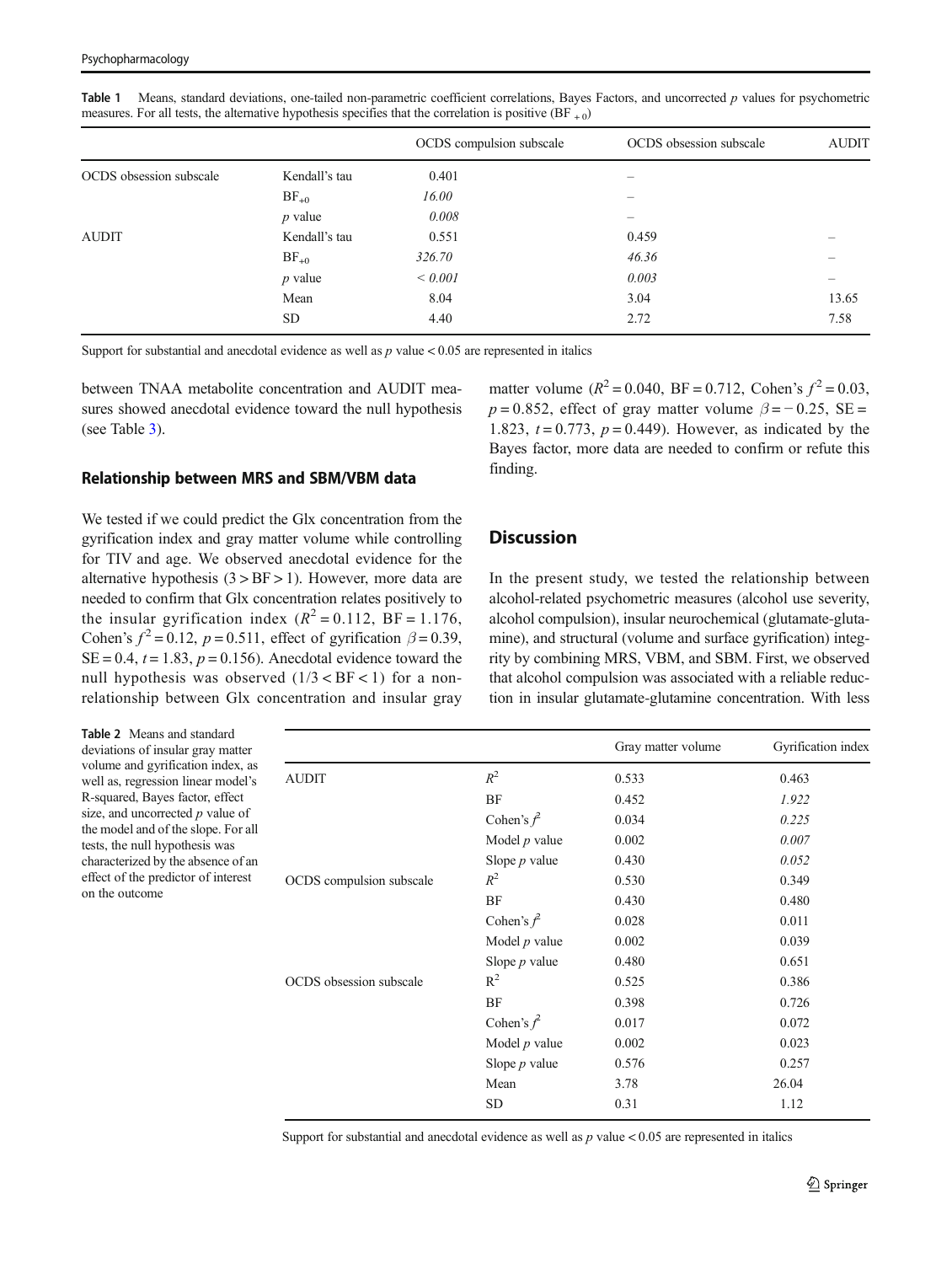<span id="page-8-0"></span>

Fig. 2 Regression between predicted surface parameters and psychometric measures. Negative relationship between right insula gyrification index and AUDIT scores (controlled for age and intracranial volume). Data were checked to exclude two outliers

confidence, we observed that alcohol use severity was associated with reduced insular glutamate-glutamine concentration. Next, we found that alcohol use severity was associated with a reduction in insular gyrification. Despite their suprathreshold significance, Bayes factors for these effects indicate the need for more substantive validation.

Our initial finding was that lower combined glutamateglutamine (Glx) concentration within the mid-insular cortex reflects an increased experience of alcohol-related compulsions; metabolites concentration reduction might underpin the compulsive facet of alcohol use. While we acknowledge the limitations of dissecting the Glx peak of nuclear magnetic resonance spectra acquired at 1.5 Tesla into glutamate and glutamine, in light of previous literature, we postulate that this effect might be explained by a meaningful association between glutamate concentration and alcohol use–related measures. The meaning of a chronic elevation/reduction of glutamate-glutamine or glutamate concentration currently remains unknown, one can nevertheless infer that something has

changed in the glutamatergic system. Our data, and this postulation, extend similar published observations. Indeed, in heavy drinkers, a decrease in glutamate within frontal white matter tracts (connecting insular and cingulate cortices) predicts a subjective loss of control and shift to alcohol dependency (Ende et al. [2013\)](#page-11-0). Perturbed integrity of these white matter tracts may also account for decrements in functional connectivity between insula and prefrontal/cingulate cortices, which can compromise motivational regulation in people with alcohol use disorders (O'Daly et al. [2012\)](#page-12-0). Our findings are also in line with the obsessive-compulsive disorder (OCD) research literature. An MRS study noted decreased glutamate concentration in right thalamus of patients suffering from OCD: here, glutamate concentration negatively correlates with the patients' compulsion scores (Zhu et al. [2015](#page-13-0)). While the latter study did not measure glutamate within insular cortex, nevertheless insular cortices are reciprocally connected to thalami (Mufson and Mesulam [1984;](#page-12-0) Craig [2002](#page-11-0)). Interestingly, evidence suggests that repetitive Transcranial Magnetic Stimulation (rTMS) increases glutamatergic neurotransmission (Michael et al. [2003](#page-12-0); Yue et al. [2009;](#page-13-0) Croarkin et al. [2016](#page-11-0)) and can enhance neurogenesis in animals (Ueyama et al. [2011;](#page-13-0) Zhang et al. [2014\)](#page-13-0). Such rTMS can also engender increases in cortical thickness in depressed patients (Boes et al. [2018\)](#page-11-0). One could postulate that neurostimulation targeting insular cortices might attenuate alcohol compulsions, via regulation of insular glutamatergic neurotransmission and the promotion of neurotrophic insular gray matter volume recovery.

An interesting finding indicated, albeit with a need for confirmation, was that lower combined glutamate-glutamine (Glx) concentration within the mid-insular cortex reflects the severity of alcohol use. Alcohol intake and acute alcohol withdrawal are typically associated with an increased glutamatergic neurotransmission and potential excitotoxity leading to neuronal death (Lovinger et al. [1989;](#page-12-0) Tsai et al. [1995;](#page-13-0) Hwa et al. [2017\)](#page-12-0). However, glutamate concentration also may depend upon individual differences in drinking patterns (Ding et al. [2012\)](#page-11-0), including the consequences of binge drinking episodes. Thus, our findings may reflect the impact of recent heavy drinking within a subset of our participants. Indeed, the number of heavy drinking

Table 3 Means, standard deviations, one-tailed non-parametric coefficient correlations, Bayes Factors, and uncorrected p values for psychometric measures. For all tests, the alternative hypothesis specifies that the correlation is negative (BF-0)

|                              |               | OCDS compulsion subscale | OCDS obsession subscale | <b>AUDIT</b> | Mean  | <b>SD</b> |
|------------------------------|---------------|--------------------------|-------------------------|--------------|-------|-----------|
| Glutamate + glutamine $(Gx)$ | Kendall's tau | $-0.383$                 | $-0.270$                | $-0.271$     | 11.17 | 1.76      |
|                              | $BF_{-0}$     | 11.916                   | 2.408                   | 2.453        |       |           |
|                              | $p$ value     | 0.006                    | 0.048                   | 0.038        |       |           |
| <b>TNAA</b>                  | Kendall's tau | 0.057                    | 0.151                   | $-0.142$     | 5.62  | 0.51      |
|                              | $BF_{-0}$     | 0.141                    | 0.203                   | 0.674        |       |           |
|                              | $p$ value     | 0.645                    | 0.824                   | 0.176        |       |           |

Support for substantial and anecdotal evidence as well as  $p$  value  $< 0.05$  are represented in italics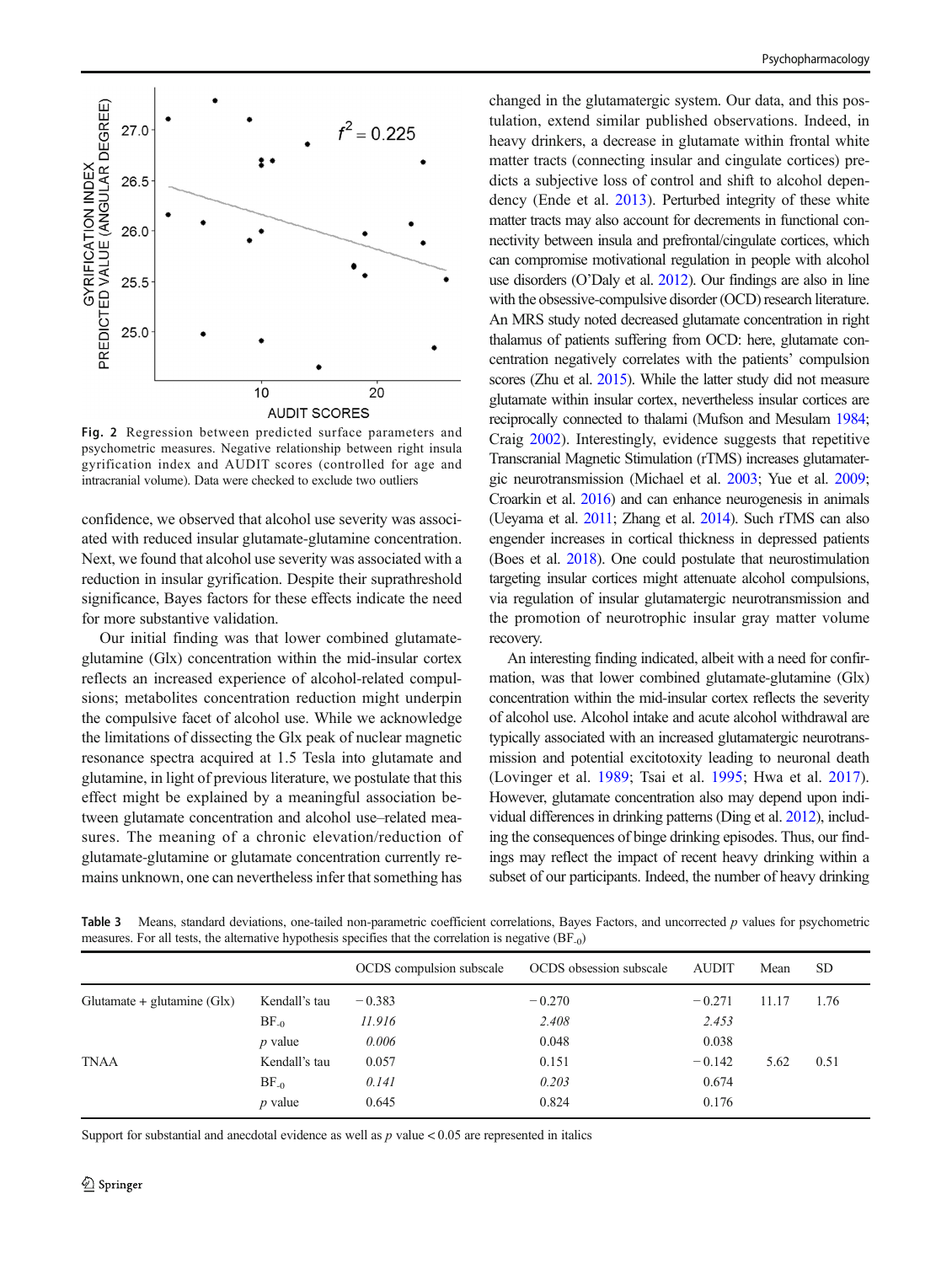<span id="page-9-0"></span>Fig. 3 Non-parametric correlations between metabolites concentrations and psychometric measures. a Negative correlation between insular Glx concentration and compulsion subscale of the OCDS, and b negative correlation between insular Glx concentration and alcohol use severity indexed by AUDIT scores. Data were checked for potential outliers



episodes over a fortnight correlates with decreased glutamate concentration within the anterior cingulate cortex (Prisciandaro et al. [2016](#page-12-0), [2018;](#page-12-0) Cheng et al. [2018\)](#page-11-0).

There is converging evidence for insular cortex dysfunction in drug craving and addiction (Naqvi and Bechara [2010](#page-12-0); May et al. [2013;](#page-12-0) Migliorini et al. [2013;](#page-12-0) Dinur-Klein et al. [2014](#page-11-0); Berk et al. [2015;](#page-11-0) Senatorov et al. [2015](#page-12-0)). However, the majority of neurochemical studies of alcohol use focus on the disruptive effect of alcohol within the ventral striatum/nucleus accumbens, where mesolimbic dopamine activity signals unpredicted reward. Despite the role of insula in normal and dysfunctional motivational experience, there is a paucity of studies that specifically test the neurochemical integrity of the insular cortex in relation to alcohol use. One study reported no neurochemical differences within insular cortex of young alcohol-dependent patients, yet an increased glutamate-to-creatine ratio within the anterior cingulate cortex (Lee et al. [2007](#page-12-0)). Another study examining how glutamate and glutamine levels relate to pain processing also measured alcohol consumption in social drinkers, but again did not find any significant associations (Zunhammer et al. [2016\)](#page-13-0). Of technical importance, the majority of the previously mentioned MRS studies used creatine concentration as an external reference for glutamate concentration. However, this is likely to be problematic as the stability of creatine concentration in alcohol use disorders and recreational use is questionable (Mon et al. [2012](#page-12-0); Tunc-Skarka et al. [2015](#page-13-0)).

Notwithstanding, our findings may also indicate a potential perturbation of the glutamate-glutamine metabolic cycle associated with alcohol use, as already suggested in alcohol-dependent patients (Thoma et al. [2011\)](#page-13-0). This disruption is, putatively, a neurobiological risk factor for alcohol use disorders, rather than an incidental consequence of alcohol drinking. In this context, abnormalities in the glutamate/glutamine metabolic cycle within anterior cingulate cortex correlate with higher impulsivity in youths with a family history of alcoholism (Cohen-Gilbert et al. [2015\)](#page-11-0). However, within the present study, given the low magnetic field, glutamate and glutamine concentrations are not confidently differentiable in our study. Nevertheless, our findings indicate the potential presence of alcohol-related glutamate/glutamine reduction within the right insula, which may underlie a pathogenetic vicious cycle of alcohol craving and further drinking.

Our second main findings indicate anecdotal evidence toward a negative relationship between the gyrification of the right insular cortex and alcohol drinking severity, confirming a priori predictions. To our knowledge, the present study is the first study to quantify such a relationship between insular gyrification with respect to alcohol use. Insular atrophy is commonly reported in alcohol-dependent individuals (Yang et al. [2016\)](#page-13-0) and might account within our sample for part of the relationship between increased alcohol use severity and a reduction in gyrification (through gray matter loss). Notwithstanding, given the established relationship between prenatal alcohol exposure, reduced cortical folding, and higher risk to develop alcohol use disorders later in life (De Guio et al. [2014](#page-11-0); Kuhn et al. [2016](#page-12-0); Hendrickson et al. [2017,](#page-11-0) [2018\)](#page-12-0); one cannot exclude the fact that our observations might reflect a predisposition to, rather than an effect of, alcohol consumption. Longitudinal studies are needed to disentangle this point. In addition, we observed no specific relationship between alcohol-related measures and overall gray matter volume of the insular cortex. This finding suggests that surface-based morphometry parameters might be a more sensitive measure of early alcohol-associated decline in structural gray matter organization than voxel-based morphometry estimates, as already suggested by two previous studies (Hutton et al. [2009;](#page-12-0) Kelly et al. [2013](#page-12-0)).

In our study, we also tested whether insular metabolite concentration was predicted by insular gyrification, suggesting subtle atrophy. Indeed, glutamatergic increases can lead to excitotoxicity and neuronal death (Lovinger et al. [1989;](#page-12-0) Tsai et al. [1995](#page-13-0)). It is, therefore, possible that the observed reduction in insular glutamate-glutamine concentration is a result of reduced number of cells (e.g., neural death consequent upon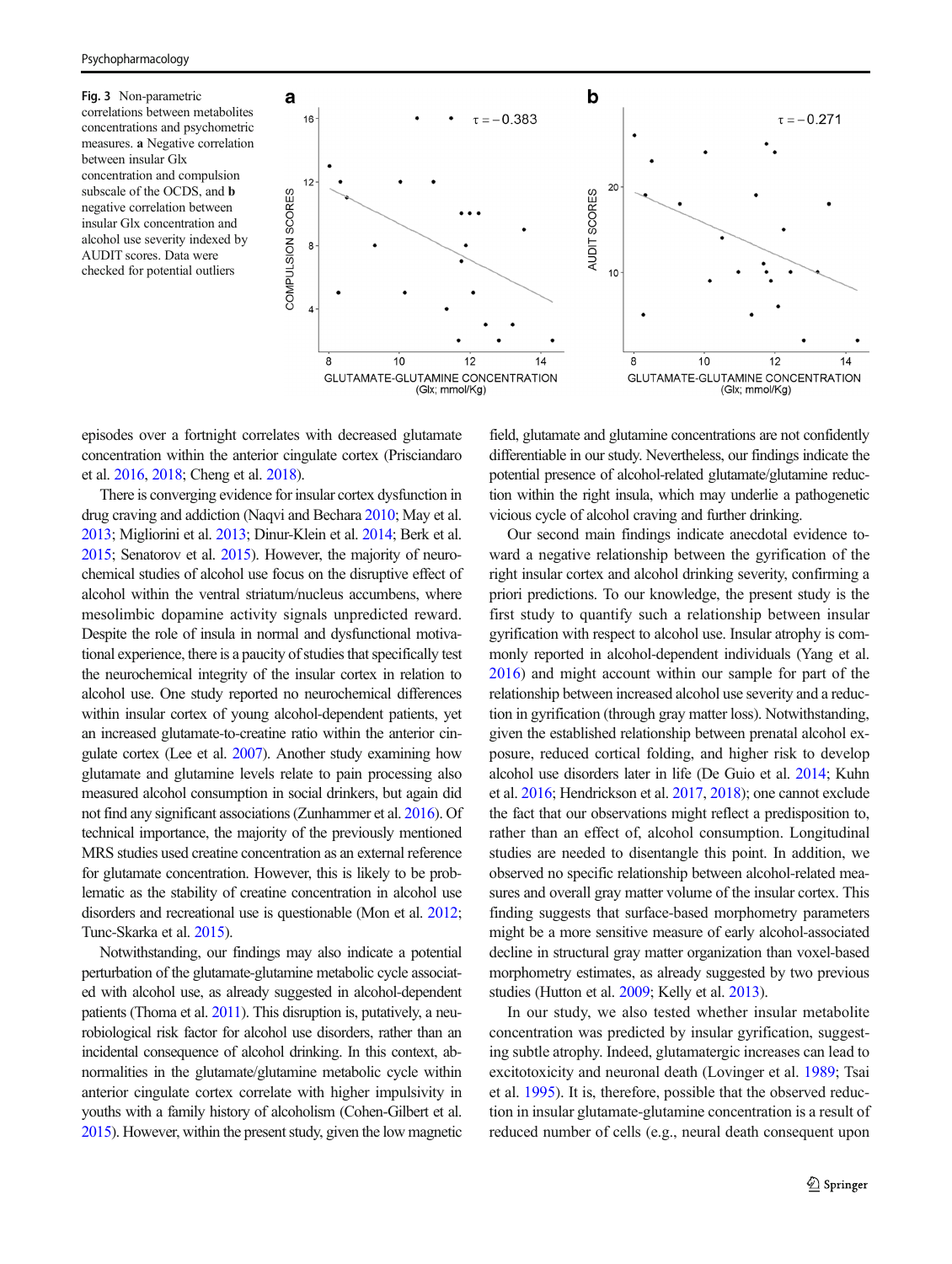alcohol-related glutamatergic excitotoxicity), indexed here as subtle changes in insular gyrification. Unfortunately, our anecdotal evidence was insufficient to support this theory; future studies combining MRS and structural measures are needed to explore this point.

Nevertheless, our findings seem to indicate a combined disruption of right insular neurochemistry and structure, which seem to be associated with alcohol craving and alcohol use. The insular cortex processes afferent interoceptive signals, which are a likely basis to craving states (Critchley et al. [2004;](#page-11-0) Naqvi et al. [2007](#page-12-0)). Indeed, the disruption of interoceptive processes in alcohol-dependent individuals correlates positively with subjective craving ratings (Ates Çöl et al. [2016;](#page-11-0) Sönmez et al. [2016\)](#page-12-0) and, more generally, impaired processing of bodily sensation is linked to insular cortex dysfunction in drug use disorders (Stewart et al. [2014](#page-13-0)). Recently, we observed effects compatible with an impairment in switching attention between interoceptive and exteroceptive signals in heavy drinkers (Betka et al. [2018\)](#page-11-0). A similar impairment is documented in patients suffering from OCD (Stern et al. [2017\)](#page-13-0). This is consistent with the important role that insular cortex plays in salience attribution (Seeley et al. [2007,](#page-12-0) Sridharan et al. [2008](#page-12-0), Menon and Uddin [2010](#page-12-0)). Hence, reduced structural and neurochemical insular integrity might partly explain such impairment. However, it would be helpful to pursue neuroimaging studies to define functional neural correlates of pure visceral interoception (independently of other sources of bodily sensations, notably cutaneous touch or proprioceptive sensations of muscular effort) and the capacity to switch attention between salient interoception/ exteroception cues, both in individuals with alcohol use disorders and those with non-clinical patterns of alcohol use.

#### Limitations

The results of the present study should be considered in light of several constraints. First, we recognize that further information concerning aspects of alcohol consumption may have provided further mechanistic insight into pathoaetiological processes; including knowledge of starting age of alcohol intake, frequency, and precise quantity alcohol intake over different stages of the lifespan. Moreover, we did not formally elicit family histories of alcohol use disorder, which also impacts neurochemical ratio and morphological brain integrity (Cohen-Gilbert et al. [2015\)](#page-11-0). A detailed alcohol consumption history for the preceding 2 weeks before neuroimaging may have excluded more acute factors underlying differences in neurochemical levels, as recent heavy drinking episodes can perturb glutamatergic neurotransmission (Prisciandaro et al. [2016,](#page-12-0) [2018\)](#page-12-0). Also, although we controlled for alcohol and drug abstinence before the study, our findings might have been further enhanced by additionally controlling for tobacco smoking habits: Alcohol-dependent individuals who smoke show reduced N-acetylaspartate cerebral concentration when compared to alcohol-dependent non-smokers (Durazzo et al. [2013\)](#page-11-0). In this regard, a strict screening for drug use or drug history should be added to protocols of future studies as many substances have long-term effects on glutamate brain level. In addition, a recognized technical limitation was the magnetic strength of the MRI scanner for neurochemical discrimination using MRS. A higher field strength can enable more direct, separate quantification of GABA, glutamate, and glutamine concentrations. Also, a greater magnetic field would increase the signal/noise ratio, which would have been beneficial given the relatively small voxel size ( $10 \times 15 \times 25$  mm) necessary to derive neurochemical concentrations from insula. Bayes factors indicating anecdotal evidence for a number of effects highlight the need for a larger group size. Lastly, our sample was exclusively composed of males; therefore, further studies should verify the generalization of our findings in females.

# Conclusion

We quantified the neurochemical and morphological integrity of the insular cortex in alcohol users. Together, our data provide evidence for disruption of insular glutamate-glutamine concentration and a modulation of brain surface parameters by alcohol use. These changes may underpin a loss of control over alcohol and a shift toward compulsive drinking. Further (longitudinal) studies should explore the evolution of interoceptive processes in relation to the integrity of insular cortex through different developmental stages of alcohol and drug disorders.

Acknowledgements We thank Dr. Jessica Eccles, Dr. Marta Łukowska, Joely Smith, and Dr. Nick Dowell for their assistance.

Funding The present study was supported in part by Rotary Foundation (Rotary Global Grant GG1526999), the Society for the Study of Addiction, and the European Research Council (Advanced Grant CCFIB AG 234150 awarded to HDC) and the European Union's Horizon 2020 program (668863-SyBil-AA; awarded to TD and HDC). Sophie Betka is grateful to the Society for the Study of Addiction (SSA) for funding support under their PhD Studentship scheme and states that the opinions expressed are those of the author(s) and do not necessarily reflect the views of the SSA itself.

#### Compliance with ethical standards

Conflict of interest On behalf of all authors, the corresponding author states that there is no conflict of interest.

Open Access This article is distributed under the terms of the Creative Commons Attribution 4.0 International License (http:// creativecommons.org/licenses/by/4.0/), which permits unrestricted use, distribution, and reproduction in any medium, provided you give appropriate credit to the original author(s) and the source, provide a link to the Creative Commons license, and indicate if changes were made.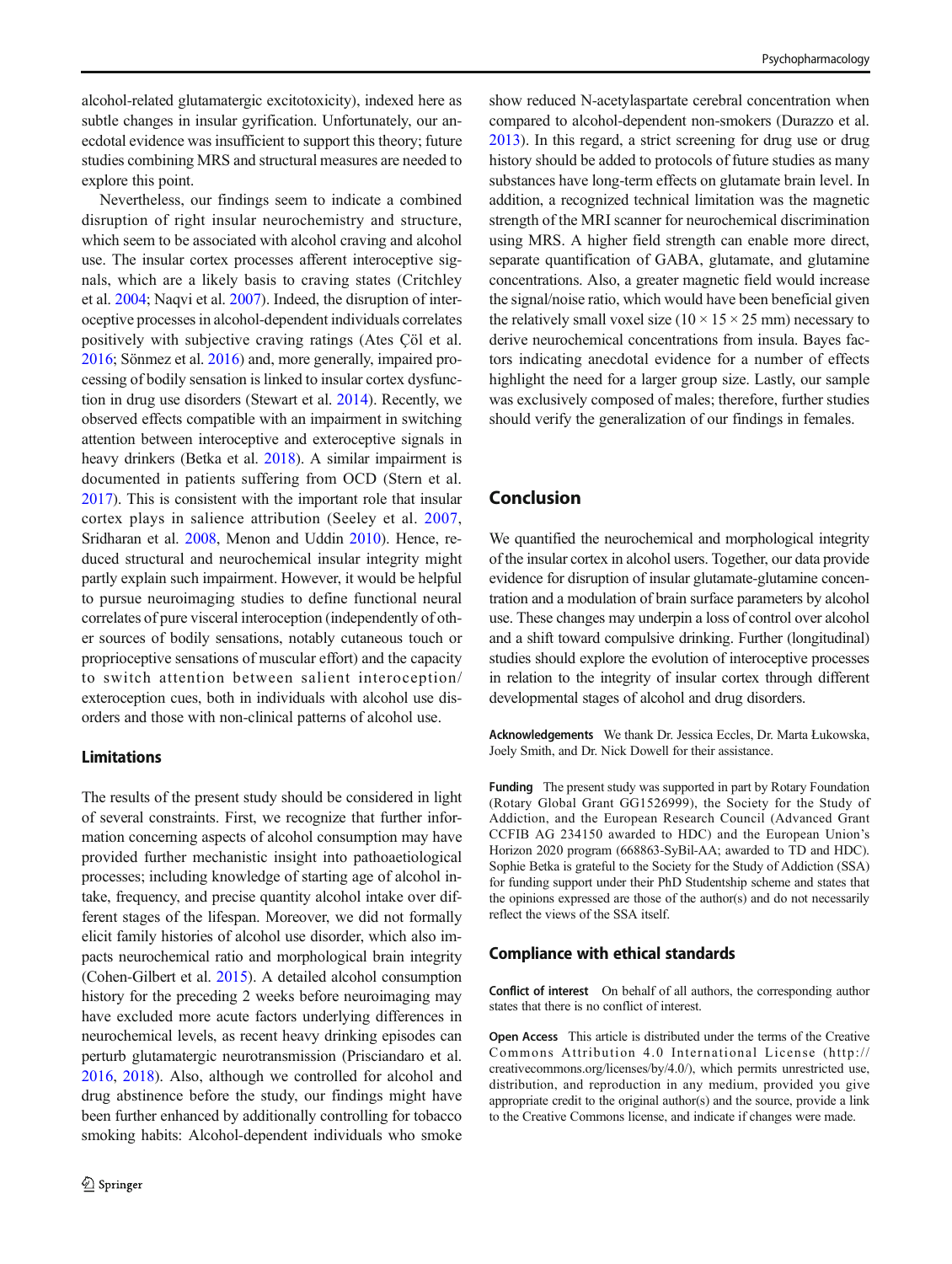# <span id="page-11-0"></span>References

- Abdolahi A, Williams GC, Benesch CG, Wang HZ, Spitzer EM, Scott BE, Block RC, van Wijngaarden E (2015) Damage to the insula leads to decreased nicotine withdrawal during abstinence. Addiction 110(12):1994–2003
- Anton RF, Moak DH, Latham P (1995) The Obsessive Compulsive Drinking Scale: a self-rated instrument for the quantification of thoughts about alcohol and drinking behavior. Alcohol Clin Exp Res 19(1):92–99
- Aoki Y, Watanabe T, Abe O, Kuwabara H, Yahata N, Takano Y, Iwashiro N, Natsubori T, Takao H, Kawakubo Y, Kasai K, Yamasue H, (2015) Oxytocin's neurochemical effects in the medial prefrontal cortex underlie recovery of task-specific brain activity in autism: a randomized controlled trial Mol Psychiatry. Apr 20(4):447–53. <https://doi.org/10.1038/mp.2014.74>
- Ashburner J, Friston KJ (2000) Voxel-based morphometry–the methods. Neuroimage 11(6 Pt 1):805–821
- Ates Çöl I, Sömnez MB, Vardar ME (2016) Evaluation of interoceptive awareness in alcohol-addicted patients. Arch Neuropsychiatry 53: 17–22
- Babor T, Higgins-Biddle J, Saunders J, Monteiro M (2001) AUDIT: The Alcohol Use Disorders Identification Test, second edn. Department of Mental Health and Substance Dependence, Geneva
- Bauer J, Pedersen A, Scherbaum N, Bening J, Patschke J, Kugel H, Heindel W, Arolt V, Ohrmann P (2013) Craving in alcoholdependent patients after detoxification is related to glutamatergic dysfunction in the nucleus accumbens and the anterior cingulate cortex. Neuropsychopharmacology 38(8):1401–1408. [https://doi.](https://doi.org/10.1038/npp.2013.45) [org/10.1038/npp.2013.45](https://doi.org/10.1038/npp.2013.45)
- Berk L, Stewart JL, May AC, Wiers RW, Davenport PW, Paulus MP, Tapert SF (2015) Under pressure: adolescent substance users show exaggerated neural processing of aversive interoceptive stimuli. Addiction 110(12):2025–2036
- Betka S, Gould Van Praag C, Paloyelis Y, Bond R, Pfeifer G, Sequeira H, Duka T, Critchley H (2018) Impact of intranasal oxytocin on interoceptive accuracy in alcohol users: an attentional mechanism? Soc Cogn Affect Neurosci. <https://doi.org/10.1093/scan/nsy027>
- Boes AD, Uitermarkt BD, Albazron FM, Lan MJ, Liston C, Pascual-Leone A, Dubin MJ, Fox MD (2018) Rostral anterior cingulate cortex is a structural correlate of repetitive TMS treatment response in depression. Brain Stimul 11(3):575-581. [https://doi.org/10.1016/](https://doi.org/10.1016/j.brs.2018.01.029) [j.brs.2018.01.029](https://doi.org/10.1016/j.brs.2018.01.029)
- Cheng H, Kellar D, Lake A, Finn P, Rebec GV, Dharmadhikari S, Dydak U, Newman S (2018) Effects of alcohol cues on MRS glutamate levels in the anterior cingulate. Alcohol Alcohol 53(3):209–215
- Chikama M, McFarland NR, Amaral DG, Haber SN (1997) Insular cortical projections to functional regions of the striatum correlate with cortical cytoarchitectonic organization in the primate. J Neurosci 17(24):9686–9705
- Clark L, Studer B, Bruss J, Tranel D, Bechara A (2014) Damage to insula abolishes cognitive distortions during simulated gambling. PNAS 111(16):6098–6103
- Cohen JE (1988) Statistical power analysis for the behavioral sciences. Lawrence Erlbaum Associates, Inc., Hillsdale
- Cohen-Gilbert JE, Sneider JT, Crowley DJ, Rosso IM, Jensen JE, Silveri MM (2015) Impact of family history of alcoholism on glutamine/ glutamate ratio in anterior cingulate cortex in substance-naïve adolescents. Dev Cogn Neurosci 16:147–154
- Craig AD (2002) How do you feel? Interoception: the sense of the physiological condition of the body. Nat Rev Neurosci 3(8):655–666

Craig AD (2009) How do you feel–now? The anterior insula and human awareness. Nat Rev Neurosci 10(1):59–70. [https://doi.org/10.1038/](https://doi.org/10.1038/nrn2555) [nrn2555](https://doi.org/10.1038/nrn2555)

Craig AD (2010) The sentient self. Brain Struct Funct 214(5–6):563–577

- Critchley HD, Wiens S, Rotshtein P, Ohman A, Dolan RJ (2004) Neural systems supporting interoceptive awareness. Nat Neurosci 7(2): 189–195
- Croarkin PE, Nakonezny PA, Wall CA, Murphy LL, Sampson SM, Frye MA, Port JD (2016) Transcranial magnetic stimulation potentiates glutamatergic neurotransmission in depressed adolescents. Psychiatry Res 247:25–33
- Dahnke R, Yotter RA, Gaser C (2013) Cortical thickness and central surface estimation. Neuroimage 65:336–348
- De Guio F, Mangin JF, Riviere D, Perrot M, Molteno CD, Jacobson SW, Meintjes EM, Jacobson JL (2014) A study of cortical morphology in children with fetal alcohol spectrum disorders. Hum Brain Mapp 35(5):2285–2296
- Desikan RS, Segonne F, Fischl B, Quinn BT, Dickerson BC, Blacker D, Buckner RL, Dale AM, Maguire RP, Hyman BT, Albert MS, Killiany RJ (2006) An automated labeling system for subdividing the human cerebral cortex on MRI scans into gyral based regions of interest. Neuroimage 31(3):968–980
- Dienes Z (2016) How Bayes factors change scientific practice. J Math Psychol 72:78–89
- Ding ZM, Engleman EA, Rodd ZA, McBride WJ (2012) Ethanol increases glutamate neurotransmission in the posterior ventral tegmental area of female Wistar rats. Alcohol Clin Exp Res 36(4):633–640
- Dinur-Klein L, Dannon P, Hadar A, Rosenberg O, Roth Y, Kotler M, Zangen A (2014) Smoking cessation induced by deep repetitive transcranial magnetic stimulation of the prefrontal and insular cortices: a prospective, randomized controlled trial. Biol Psychiatry 76(9):742–749
- Durazzo TC, Mon A, Gazdzinski S, Meyerhoff DJ (2013) Chronic cigarette smoking in alcohol dependence: associations with cortical thickness and N-acetylaspartate levels in the extended brain reward system. Addict Biol 18(2):379–391
- Ende G, Hermann D, Demirakca T, Hoerst M, Tunc-Skarka N, Weber-Fahr W, Wichert S, Rabinstein J, Frischknecht U, Mann K, Vollstadt-Klein S (2013) Loss of control of alcohol use and severity of alcohol dependence in non-treatment-seeking heavy drinkers are related to lower glutamate in frontal white matter. Alcohol Clin Exp Res 37(10):1643–1649
- Fabian M, Forsling ML, Jones JJ, Pryor JS (1969) The clearance and antidiuretic potency of neurohypophysial hormones in man, and their plasma binding and stability. J Physiol 204(3):653–668
- Frye MA, Hinton DJ, Karpyak VM, Biernacka JM, Gunderson LJ, Geske J, Feeder SE, Choi DS, Port JD (2016) Elevated glutamate levels in the left dorsolateral prefrontal cortex are associated with higher cravings for alcohol. Alcohol Clin Exp Res 40(8):1609–1616
- Gasparovic C, Song T, Devier D, Bockholt HJ, Caprihan A, Mullins PG, Posse S, Jung RE, Morrison LA (2006) Use of tissue water as a concentration reference for proton spectroscopic imaging. Magn Reson Med 55(6):1219–1226
- Gelman A, Hill J, Yajima M (2012) Why we (usually) don't have to worry about multiple comparisons. J Res Educ Effect:189–211. <https://doi.org/10.1080/19345747.2011.618213>
- Gray MA, Critchley HD (2007) Interoceptive basis to craving. Neuron 54(2):183–186. [https://doi.org/10.1016/j.neuron.2007.03.024](https://doi.org/10.1038/mp.2014.74)
- Grodin EN, Cortes CR, Spagnolo PA, Momenan R (2017) Structural deficits in salience network regions are associated with increased impulsivity and compulsivity in alcohol dependence. Drug Alcohol Depend 179:100–108
- Hendrickson TJ, Mueller BA, Sowell ER, Mattson SN, Coles CD, Kable JA, Jones KL, Boys CJ, Lim KO, Riley EP, Wozniak JR (2017) Cortical gyrification is abnormal in children with prenatal alcohol exposure. Neuroimage Clin 15:391–400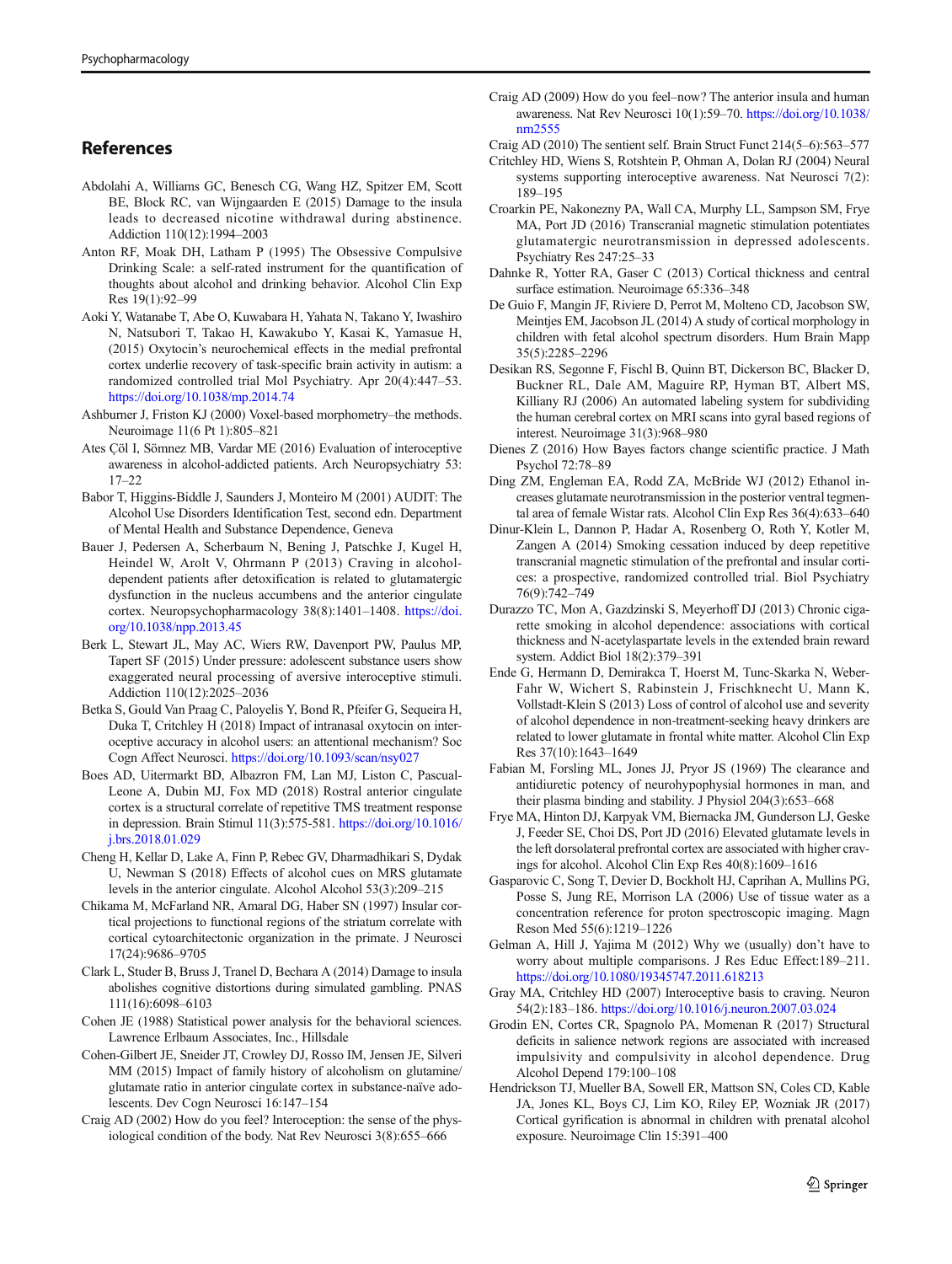- <span id="page-12-0"></span>Hendrickson TJ, Mueller BA, Sowell ER, Mattson SN, Coles CD, Kable JA, Jones KL, Boys CJ, Lee S, Lim KO, Riley EP, Wozniak JR (2018) Two-year cortical trajectories are abnormal in children and adolescents with prenatal alcohol exposure. Dev Cogn Neurosci 30: 123–133
- Hermann D, Weber-Fahr W, Sartorius A, Hoerst M, Frischknecht U, Tunc-Skarka N, Perreau-Lenz S, Hansson AC, Krumm B, Kiefer F, Spanagel R, Mann K, Ende G, Sommer WH (2012) Translational magnetic resonance spectroscopy reveals excessive central glutamate levels during alcohol withdrawal in humans and rats. Biol Psychiatry 71(11):1015–1021
- Hutton C, Draganski B, Ashburner J, Weiskopf N (2009) A comparison between voxel-based cortical thickness and voxel-based morphometry in normal aging. Neuroimage 48(2):371–80. [https://doi.org/10.](https://doi.org/10.1016/j.neuroimage.2009.06.043) [1016/j.neuroimage.2009.06.043](https://doi.org/10.1016/j.neuroimage.2009.06.043)
- Hwa L, Besheer J, Kash T (2017) Glutamate plasticity woven through the progression to alcohol use disorder: a multi-circuit perspective. F1000Res 6:298
- Jang DP, Lee JM, Lee E, Park S, Kim JJ, Namkoong K, Yoon KJ, Kim IY, Kim SI (2005) Interindividual reproducibility of glutamate quantification using 1.5-T proton magnetic resonance spectroscopy. Magn Reson Med 53(3):708–712
- Jeffreys H (1961) Theory of probability, 3rd edn. Oxford University Press, Oxford
- Kelly PA, Viding E, Wallace GL, Schaer M, De Brito SA, Robustelli B, McCrory EJ (2013) Cortical thickness, surface area, and gyrification abnormalities in children exposed to maltreatment: neural markers of vulnerability? Biol Psychiatry 74(11):845–852
- Kendall M (1938) A new measure of rank correlation. Biometrika 30:81– 93
- Kuhn S, Witt C, Banaschewski T, Barbot A, Barker GJ, Buchel C, Conrod PJ, Flor H, Garavan H, Ittermann B, Mann K, Martinot JL, Paus T, Rietschel M, Smolka MN, Strohle A, Bruhl R, Schumann G, Heinz A, Gallinat J (2016) From mother to child: orbitofrontal cortex gyrification and changes of drinking behaviour during adolescence. Addict Biol 21(3):700–708
- Lee M, Wagenmakers E-J (2013) Bayesian modeling for cognitive science: a practical course. Cambridge University Press, Cambridge
- Lee E, Jang DP, Kim JJ, An SK, Park S, Kim IY, Kim SI, Yoon KJ, Namkoong K (2007) Alteration of brain metabolites in young alcoholics without structural changes. Neuroreport  $18(14):1511-1514$
- Lovinger DM, White G, Weight FF (1989) Ethanol inhibits NMDAactivated ion current in hippocampal neurons. Science 243(4899): 1721–1724
- Luders E, Thompson PM, Narr KL, Toga AW, Jancke L, Gaser C (2006) A curvature-based approach to estimate local gyrification on the cortical surface. Neuroimage 29(4):1224–1230
- May AC, Stewart JL, Migliorini R, Tapert SF, Paulus MP (2013) Methamphetamine dependent individuals show attenuated brain response to pleasant interoceptive stimuli. Drug Alcohol Depend 131(3):238–246
- Menon V, Levitin DJ (2005) The rewards of music listening: response and physiological connectivity of the mesolimbic system. Neuroimage 28(1):175–184
- Menon V, Uddin LQ (2010) Saliency, switching, attention and control: a network model of insula function. Brain Struct Funct 214(5–6):655– 667
- Michael N, Gosling M, Reutemann M, Kersting A, Heindel W, Arolt V, Pfleiderer B (2003) Metabolic changes after repetitive transcranial magnetic stimulation (rTMS) of the left prefrontal cortex: a shamcontrolled proton magnetic resonance spectroscopy (1H MRS) study of healthy brain. Eur J Neurosci 17(11):2462–2468
- Migliorini R, Stewart JL, May AC, Tapert SF, Paulus MP (2013) What do you feel? Adolescent drug and alcohol users show altered brain response to pleasant interoceptive stimuli. Drug Alcohol Depend 133(2):661–668
- Mon A, Durazzo TC, Meyerhoff DJ (2012) Glutamate, GABA, and other cortical metabolite concentrations during early abstinence from alcohol and their associations with neurocognitive changes. Drug Alcohol Depend 125(1–2):27–36
- Monnig MA, Thayer RE, Caprihan A, Claus ED, Yeo RA, Calhoun VD, Hutchison KE (2014) White matter integrity is associated with alcohol cue reactivity in heavy drinkers. Brain Behav 4(2):158–170
- Mufson EJ, Mesulam MM (1984) Thalamic connections of the insula in the rhesus monkey and comments on the paralimbic connectivity of the medial pulvinar nucleus. J Comp Neurol 227(1):109–120
- Naqvi NH, Bechara A (2010) The insula and drug addiction: an interoceptive view of pleasure, urges, and decision-making. Brain Struct Funct 214(5–6):435–450
- Naqvi NH, Rudrauf D, Damasio H, Bechara A (2007) Damage to the insula disrupts addiction to cigarette smoking. Science 315(5811): 531–534
- Naqvi NH, Gaznick N, Tranel D, Bechara A (2014) The insula: a critical neural substrate for craving and drug seeking under conflict and risk. Ann N Y Acad Sci 1316:53–70
- Near J (2014) Magnetic resonance spectroscopy tools for neuroscience research and emerging clinical applications. San Diego, State: California
- O'Daly OG, Trick L, Scaife J, Marshall J, Ball D, Phillips ML, Williams SS, Stephens DN, Duka T (2012) Withdrawal-associated increases and decreases in functional neural connectivity associated with altered emotional regulation in alcoholism. Neuropsychopharmacology.:2267–2276
- Prisciandaro JJ, Schacht JP, Prescot AP, Renshaw PF, Brown TR, Anton RF (2016) Associations between recent heavy drinking and dorsal anterior cingulate N-acetylaspartate and glutamate concentrations in non-treatment-seeking individuals with alcohol dependence. Alcohol Clin Exp Res 40(3):491–496
- Prisciandaro JJ, Schacht JP, Prescot AP, Renshaw PF, Brown TR, Anton RF (2018) Brain glutamate, GABA, and glutamine levels and associations with recent drinking in treatment-naive individuals with alcohol use disorder versus light drinkers. Alcohol Clin Exp Res 43(2):221–226. <https://doi.org/10.1111/acer.13931>
- Roberto M, Schweitzer P, Madamba SG, Stouffer DG, Parsons LH, Siggins GR (2004) Acute and chronic ethanol alter glutamatergic transmission in rat central amygdala: an in vitro and in vivo analysis. J Neurosci 24(7):1594–1603
- Rouder JN, Morey RD (2012) Default Bayes factors for model selection in regression. Multivar Behav Res 47(6):877–903
- Rousseeuw PJ, Ruts I, Tukey JW (1999) The bagplot: a bivariate boxplot. Am Stat 53:382–387. [https://doi.org/10.1080/00031305.1999.](https://doi.org/10.1080/00031305.1999.10474494) [10474494](https://doi.org/10.1080/00031305.1999.10474494)
- Seeley WW, Menon V, Schatzberg AF, Keller J, Glover GH, Kenna H, Reiss AL, Greicius MD (2007) Dissociable intrinsic connectivity networks for salience processing and executive control. J Neurosci 27(9):2349–2356
- Senatorov VV, Damadzic R, Mann CL, Schwandt ML, George DT, Hommer DW, Heilig M, Momenan R (2015) Reduced anterior insula, enlarged amygdala in alcoholism and associated depleted von Economo neurons. Brain 138(Pt 1):69–79
- Sönmez MB, Kahyacı Kılıç E, Ateş Çöl I, Görgülü Y, Köse Çınar R (2016) Decreased interoceptive awareness in patients with substance use disorders. J Subst Use 22:60–65. [https://doi.org/10.3109/](https://doi.org/10.3109/14659891.2016.1143048) [14659891.2016.1143048](https://doi.org/10.3109/14659891.2016.1143048)
- Sridharan D, Levitin DJ, Menon V (2008) A critical role for the right fronto-insular cortex in switching between central-executive and default-mode networks. Proc Natl Acad Sci U S A 105(34): 12569–12574
- Stephens DN, Ripley TL, Borlikova G, Schubert M, Albrecht D, Hogarth L, Duka T (2005) Repeated ethanol exposure and withdrawal impairs human fear conditioning and depresses long-term potentiation in rat amygdala and hippocampus. Biol Psychiatry 58(5):392–400